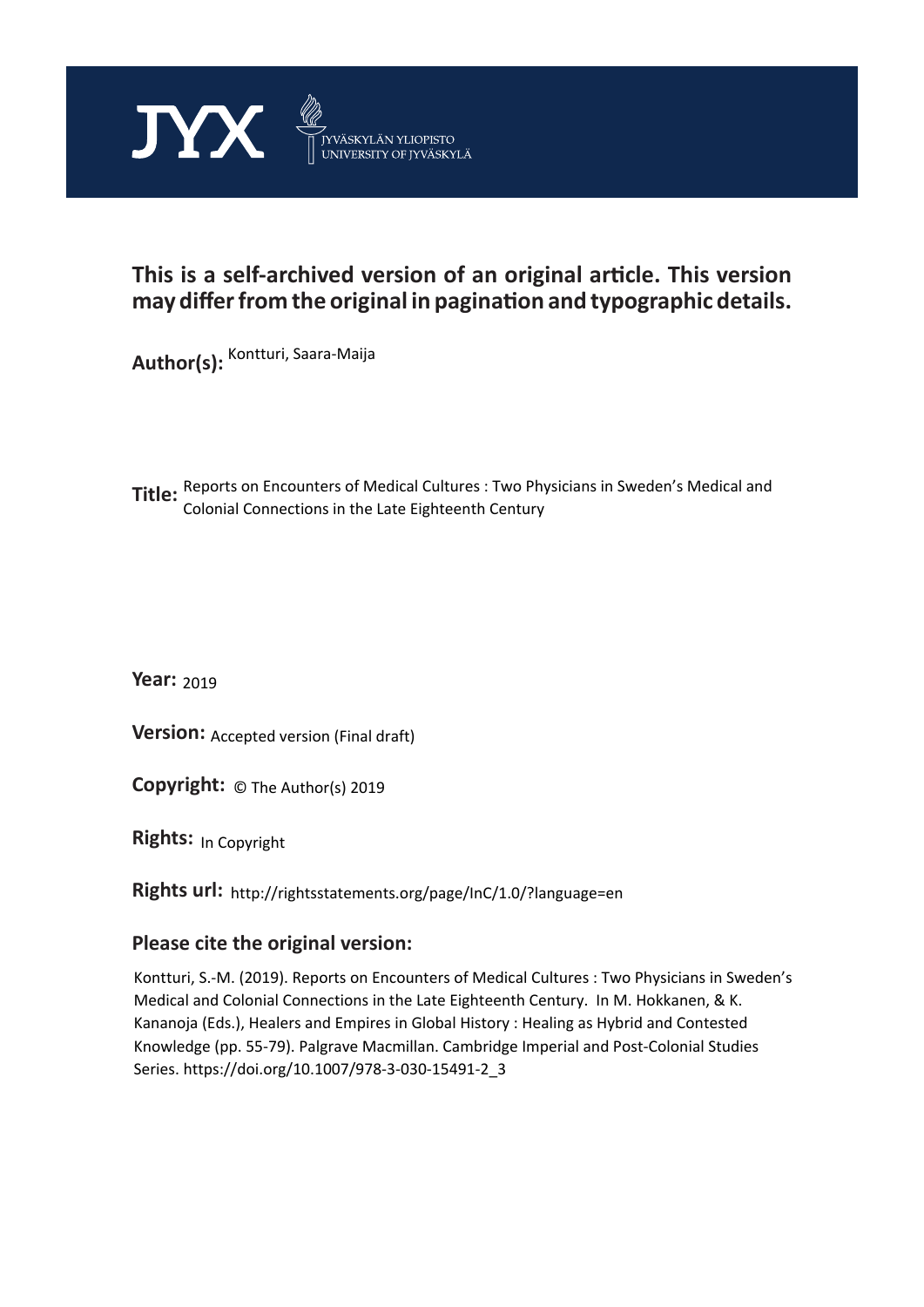#### Saara-Maija Kontturi

# Reports on Encounters of Medical Cultures: Two Physicians in Sweden's Medical and Colonial Connections in the Late Eighteenth Century

In 1798, two Swedish physicians reported to Collegium Medicum, the Swedish state medical college, from a faraway land: the first one in London, the other one in the Swedish colony of St Barthélemy in the Caribbean Sea. Although Swedish medical presence in such distant locations was exceptional at the time, the fact that the reports came in the same year is a coincidence. The locations and physicians had nothing to do with each other, but their experiences abroad share some common elements, which are interesting in the context of this book's themes: medical transnational networks between countries and continents, hybridisation and pluralism of medicine, and transferring ideas between different medical cultures. They also show Swedish medical and scientific activity outside the actual medical culture of the motherland, and especially in the colonial and Atlantic context, a point of view traditionally consigned to the margins of Swedish history.[1](#page-1-0)

Having lost its status as a great power in the early eighteenth century, Sweden saw an opportunity in science. Swedish botanist Carl Linnaeus was one of the most famous naturalists at the time, known for developing and formalising the foundations of modern taxonomy. Linnaeus sent his students all over the world to spread his ideas and collect information. His policy is thought to have greatly influenced and encouraged early modern scientific travel in Europe. For example, Sir Joseph Banks, the famous British patron of science, was inspired by him and further promoted scientific travel. The journeys of Linnaeus' students (known as his apostles) continued for half a century. The students visited all five known continents and worked with several Swedish institutions, such as the East India Company.<sup>[2](#page-1-1)</sup> The motives for these expeditions were more than just classifying species of plants and other organisms. It was thought that collecting foreign species

<span id="page-1-0"></span><sup>1</sup> Lauri Tähtinen and Kalle Kananoja, 'Atlantin historian haaste', in *Pohjola, Atlantti, Maailma: Ylirajaisen vuorovaikutuksen historiaa 1600–1900-luvuilla,* edited by Kalle Kananoja and Lauri Tähtinen (Helsinki: Suomalaisen Kirjallisuuden Seura, 2018), 28.

<span id="page-1-1"></span><sup>2</sup> Kenneth Nyberg, 'Linnaeus's Apostles and the Globalization of Knowledge, 1729–1756,' in *Global Scientific Practice in an Age of Revolutions, 1750–1850*, edited by Patrick Manning and Daniel Rood (Pittsburgh: University of Pittsburgh Press, 2016), 78–79; Sverker Sörlin, 'Globalizing Linnaeus – Economic Botany and Travelling Disciples,' *TijdSchrift voor Skanivistiek* 29 (2008): 118–119.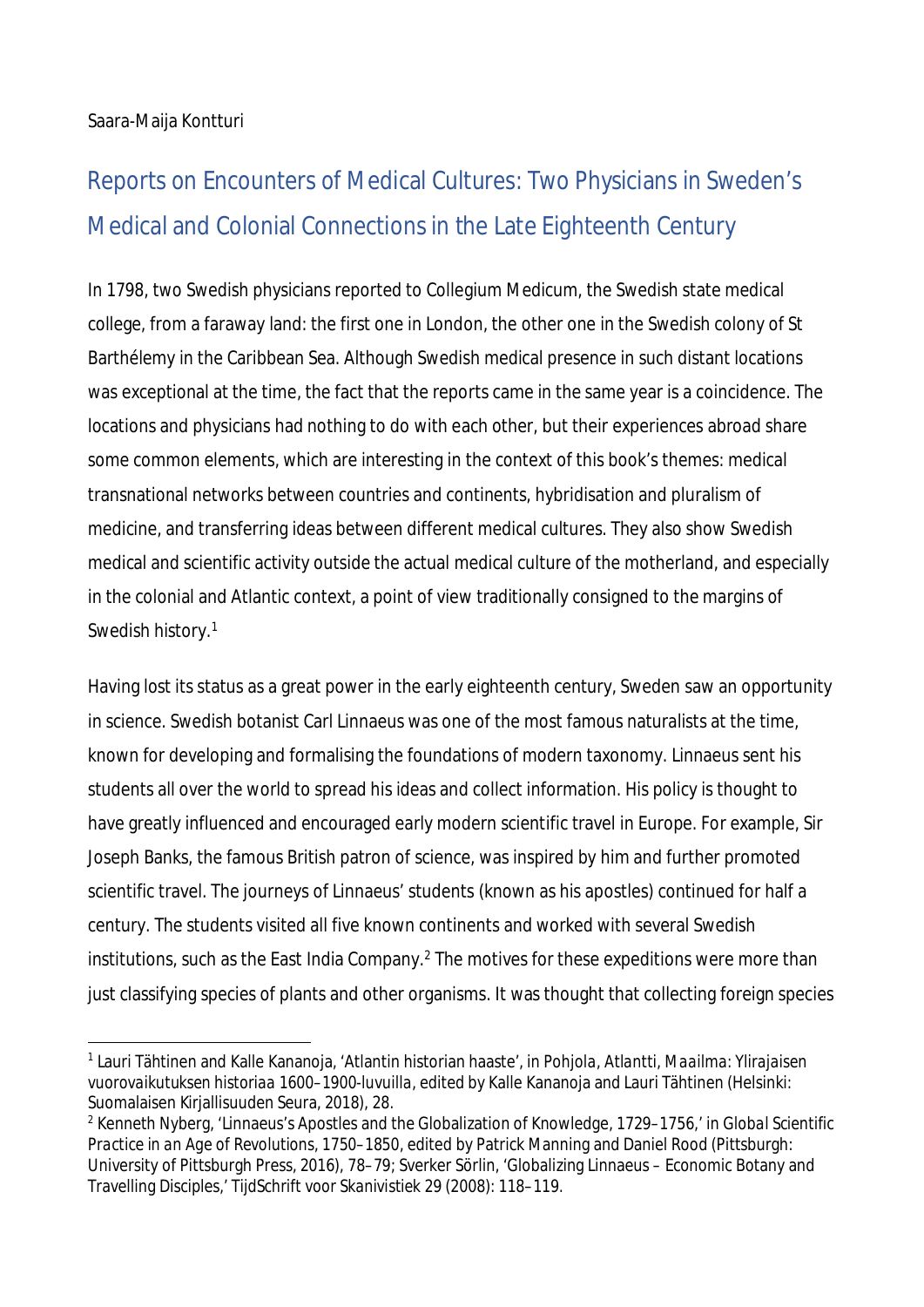might make homeland cultivation possible and reduce expensive imports. Linnaeus personally was very patriotic and cameralist in his endeavours, and this economic aspect made the expeditions possible, as it was in accordance with the mercantilist policy of the period.[3](#page-2-0)

Linnaean travel shaped a tradition that was linked with the medical exchange of ideas and colonial interests later on, at the turn of the century. Sweden was actively seeking ways to extend its power and tried to enter the colonial competition, but as a latecomer, it was relatively left out, acquiring only few, small and short-lived colonies. From 1638 to 1878, Sweden had overseas colonies in Africa (only in the seventeenth century) and America. Most of these lasted under Swedish rule for only a few years. Territorial aspirations were secondary. Science was a tool of colonial power: scientific exploration in colonies was thought to strengthen Sweden's position and international influence, as well as bringing economic advantage with transfers and adaptations of foreign products to Sweden.<sup>[4](#page-2-1)</sup> Scandinavian colonial exploitation has often been portrayed as more subtle and humane than that of other European colonial powers. However, criticism of this perspective has pointed out that even though the Crown and some administrators encouraged peaceful means and questioned the racial justification of slavery, in practice Sweden participated in the slave trade and exploitation, and many colonial administrators shared the radical discriminating views that were thought to justify slavery.<sup>[5](#page-2-2)</sup> Also the scientific motivation for colonialism has been regarded as morally superior to those of other European powers, even though the scientific perspective, too, was clearly shadowed by mercantilist ideology and economic profit. Moreover, Sweden benefited from what the other colonial powers had accomplished in the West Indies.<sup>[6](#page-2-3)</sup>

<span id="page-2-0"></span><sup>3</sup> Lisbet Koerner, *Linnaeus: Nature and Nation* (Cambridge, MA: Harvard University Press, 1999); Sverker Sörlin, 'Ordering the World for Europe: Science as Intelligence and Information As Seen from the Northern Periphery,' in *Nature and Empire: Science and the Colonial Enterprise*, edited by Roy MacLeod (Chicago: University of Chicago Press, 2000), 64; Sörlin, 'Globalizing Linnaeus', 125; Hanna Hodacs, 'Local, Universal, and Embodied Knowledge: Anglo-Swedish Contacts and Linnaean Natural History,' in *Global Scientific Practice in an Age of Revolutions, 1750–1850*, edited by Patrick Manning and Daniel Rood (Pittsburgh: University of Pittsburgh Press, 2016), 90.

<span id="page-2-1"></span><sup>4</sup> Sörlin, 'Ordering the World', 64, 69; Christina Skott, 'Expanding Flora's Empire: Linnaean Science and the Swedish East India Company,' in *The Routledge History of Western Empires*, edited by Robert Aldrich and Kirsten McKenzie (London: Routledge, 2014), 251.

<span id="page-2-2"></span><sup>5</sup> Magdalena Naum and Jonas M. Nordin, 'Introduction: Situating Scandinavian Colonialism,' in *Scandinavian Colonialism and the Rise of Modernity: Small Time Agents in a Global Arena*, edited by Magdalena Naum and Jonas M. Nordin (New York: Springer, 2013), 10.

<span id="page-2-3"></span><sup>6</sup> Nyberg, 'Linnaeus's Apostles', 79.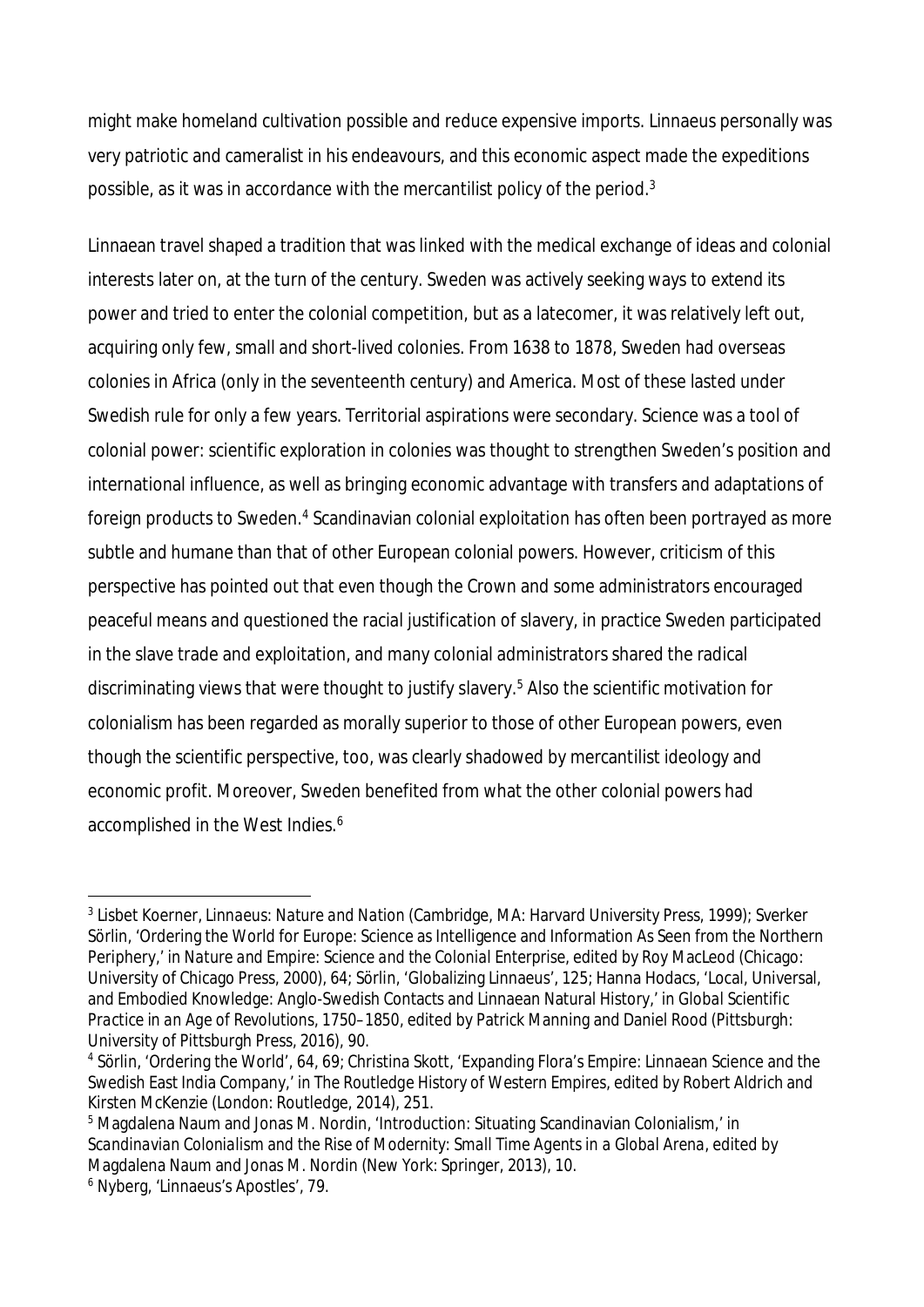Against this background, the travels of physicians Fredric Schulzen and Samuel Fahlberg were part of the greater phenomena of scientific travel, colonial medicine, and knowledge transfer, but also personal quests and opportunities for homeland medicine to explore and share information. The traditions of scientific travel had been long established: both Fahlberg's and Schulzen's cases demonstrate the method of travel, observation, and report by letter. Fahlberg's reports also show how words shaped the colonial habit of discovery, description, and finally exploitation of foreign materials. A specific "philosophy of travel" advised scientists to observe and write everything down in detail.<sup>[7](#page-3-0)</sup> It was also promoted by Linnaeus, who believed a scientist was also an observer of all fields and told his apostles to "ask about everything".[8](#page-3-1)

In the following sections, the cases of Schulzen and Fahlberg are scrutinised as two exceptional colonial links connecting the West Indies and East Indies (via Britain) to Northern Europe. The focus of this analysis is on global networks and the interaction of physicians with the different medical systems between which they operated. It shows how Sweden participated in shaping and sharing medical information gained from the colonies outside Europe, impacting on how certain global diseases were managed and treated in their own sphere of influence, which extended from the Caribbean via London to Sweden. This chapter also contributes to the main themes of this book, hybridisation and pluralism of medical cultures (both between different cultures and between folk and official healers), as well as spatial connections and transfer of information between regions.

### Two Physicians in Global Medical Networks

Fredric Schulzen (1770–1848)<sup>[9](#page-3-2)</sup> graduated from Uppsala as a doctor in medicine in 1797 and left for a scientific excursion in October of that year. The trip was a long one, lasting until 1804.<sup>[10](#page-3-3)</sup> His first destination was London, where he worked as an assistant in the library and museum of Sir Joseph Banks. Banks, President of the Royal Society of London, was a famous naturalist and botanist, also known for taking part in James Cook's first great voyage. Schulzen's appointment as Banks'

<span id="page-3-0"></span><sup>&</sup>lt;sup>7</sup> Sörlin, 'Ordering the World', 54.

<span id="page-3-1"></span><sup>8</sup> Skott, 'Expanding Flora's Empire', 240.

<span id="page-3-2"></span><sup>9</sup> Lars-Olof Skoglund, 'Schulzenheim, von (Schultz, Schulzen, von Schulzen), släkt,' *Svenskt biografiskt lexicon*. [https://sok.riksarkivet.se/sbl/artikel/6564,](https://sok.riksarkivet.se/sbl/artikel/6564) accessed 4 March 2017.

<span id="page-3-3"></span><sup>10</sup> Otto E. A. Hjelt, *Svenska och finska medicinalverkets historia 1663–1812* (Helsinki: Helsingfors Central-Tryckeri, 1893), III:695.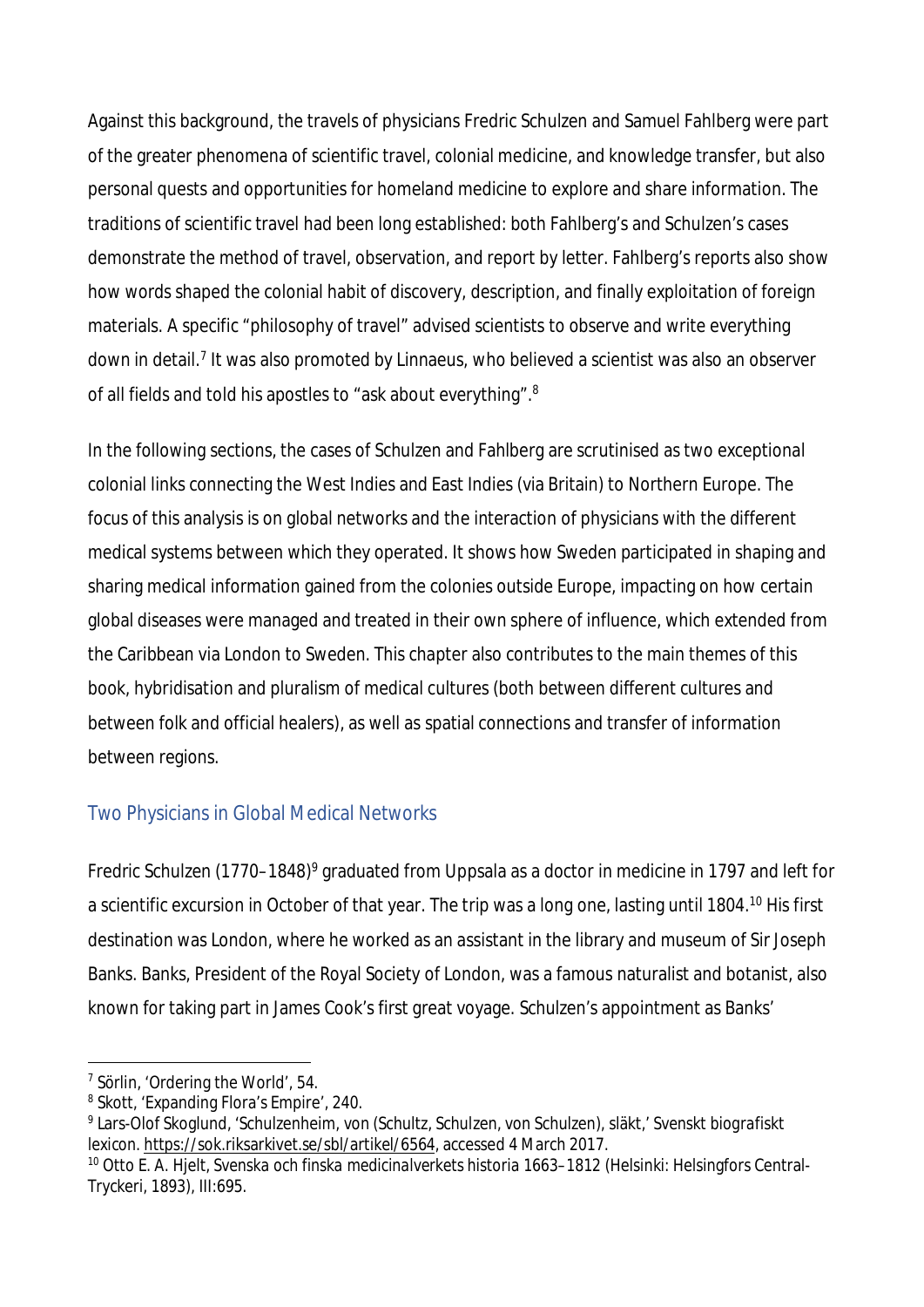assistant ended after three years, but he continued his studies in England and Scotland until 1801.<sup>[11](#page-4-0)</sup> This chapter is based on his 1798 report to Sweden about new potentially revolutionary findings in medicine in the British East Indian colony. His journal of the tour enlightens readers about the practicalities and reality of travelling for scientific purposes: his goals and how they were met, his financial situation while travelling, and above all else, his connection to East India and enthusiasm for new medical ideas transferred from there.

Schulzen was not the first Swedish assistant Banks had. There was a "natural history axis" between Uppsala and London from 1760 to 1810: Linnaeus' apostles, naturalists Daniel Solander (1733– 1782) and Jonas Carlsson Dryander (1748–1810), and botanist Adam Afzelius (1750–1837) had been Banks' secretaries and librarians before Schulzen – Dryander and Afzelius even at the same time as Schulzen in 1798.<sup>[12](#page-4-1)</sup> During his appointment in London, Schulzen met Dryander, <sup>[13](#page-4-2)</sup> at least, but his connection to Linnaeus' other apostles is uncertain. Schulzen had studied in Uppsala,<sup>[14](#page-4-3)</sup> but he was not Linnaeus' student, as the great naturalist had died in 1778. However, Schulzen benefited from the connection Linnaeus had created. Even if he was not a naturalist, the "natural history axis" paved the way for Schulzen, too, as Banks already knew the Uppsala students. Especially Solander, who came to London in 1760 and – against Linnaeus' expectations – decided to stay in Britain, played a significant role in establishing a connection and trust between British and Scandinavian academics.<sup>[15](#page-4-4)</sup> There was, after all, a special kinship between natural history and medicine: several physicians of the eighteenth century besides Linnaeus were also natural historians, including another key figure in this chapter, Samuel Fahlberg. Dryander's uncle Lars Montin was a physician and one of the most influential Swedish naturalists of the era, too.<sup>[16](#page-4-5)</sup>

Some of Linnaeus' students also had degrees in medicine, but the motives for their journeys were not medical. As such, Schulzen's preconditions for travelling were somewhat different from theirs. In the eighteenth century, the Swedish Kingdom had a severe lack of official physicians. The cornerstones of medical development had been laid in the latter half of the seventeenth century with the foundation of Collegium Medicum and a proposal for regional physician's offices, but it

<span id="page-4-0"></span><sup>11</sup> Skoglund, 'Schulzenheim, von'.

<span id="page-4-1"></span><sup>12</sup> Hodacs, 'Local, Universal, and Embodied Knowledge,' 91–93.

<span id="page-4-2"></span><sup>13</sup> Skoglund, 'Schulzenheim, von'.

<span id="page-4-3"></span><sup>14</sup> Skoglund, 'Schulzenheim, von'.

<span id="page-4-4"></span><sup>15</sup> Sörlin, 'Globalizing Linnaeus', 134; Hodacs, 'Local, Universal, and Embodied Knowledge,' 98.

<span id="page-4-5"></span><sup>16</sup> Hodacs, 'Local, Universal, and Embodied Knowledge,' 103.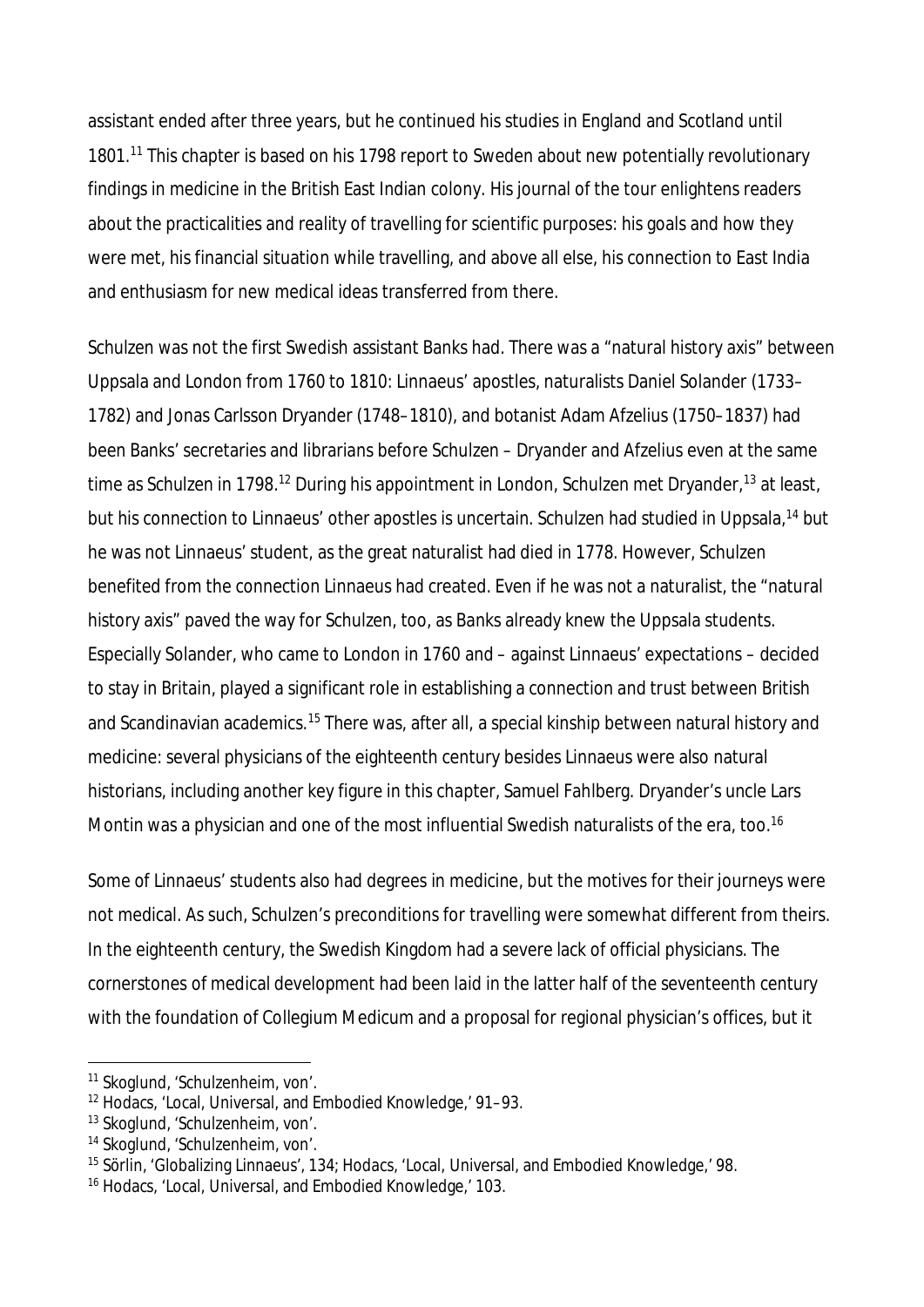took decades, even centuries, before this was actually put into practice. Medicine was a new profession and not very appealing to students, and medical education in itself was insufficient, so there were not enough medical graduates. In the seventeenth and eighteenth centuries, the few physicians in the whole kingdom were commonly of Central European origin (the Netherlands, France, Germany).[17](#page-5-0) Aspiring physicians sought a better medical education abroad. In the eighteenth century, Swedish medical students travelled abroad to study in universities such as Leiden, Utrecht, and Harderwijk in the Netherlands, Greifswald and Halle in Germany, and Reims in France, where they eventually graduated as doctors in medicine.<sup>[18](#page-5-1)</sup> In the nineteenth century, studying abroad was much less common.<sup>[19](#page-5-2)</sup> Swedish universities had developed enough to offer higher-quality education to the growing number of medical students, and there was no need to travel abroad to get a degree in medicine. Instead, study tours were done – by default – to acquire and share medical knowledge during one's studies or at a more advanced stage in a physician's medical career.[20](#page-5-3)

This was also the case with Schulzen. However, the true motives of medical scientific tours are hard to trace. An individual desire to see the world and get to know foreign colleagues cannot be ignored. According to several studies of students' motives, the attraction of Western culture, humanism and the Enlightenment were indeed significant pull factors for academic mobility,<sup>[21](#page-5-4)</sup> and their importance only grew in the nineteenth century when the educational conditions improved. Even Linnaeus' apostles are thought to have been partly motivated by "curiosity" or a "desire to explore the world," with an emphasis on the students' individual aspirations, not only the general good resulting from these expeditions.[22](#page-5-5)

Samuel Fahlberg's case is somewhat different. He was sent to work as a physician in Sweden's Caribbean colony, St Barthélemy, in 1785. Thus, he is one of the farthest-travelled Swedish

<span id="page-5-0"></span><sup>17</sup> Hjelt, *Svenska och finska medicinalverkets*, 675–701.

<span id="page-5-1"></span><sup>18</sup> Hjelt, *Svenska och finska medicinalverkets*, 675–701.

<span id="page-5-2"></span><sup>19</sup> Physician database 1749–1856 (Saara-Maija Kontturi, 2015–2017). Collection of data on Finnish physicians, compiled from several primary and secondary sources: CVs and journals of physicians, registers, biographies, and research literature.

<span id="page-5-3"></span><sup>20</sup> Physician database 1749–1856.

<span id="page-5-5"></span><span id="page-5-4"></span><sup>&</sup>lt;sup>21</sup> Pieter Dhondt, 'A Difficult Balance between Rhetoric and Practice: Student Mobility in Finland and Other European Countries from 1800 to 1930,' in *Students, Staff, and Academic Mobility in Higher Education Account*, edited by Fred Dervin and Michael Byram (Newcastle: Cambridge Scholars Publishing, 2008), 51. 22 Nyberg, 'Linnaeus's Apostles', 85, 87.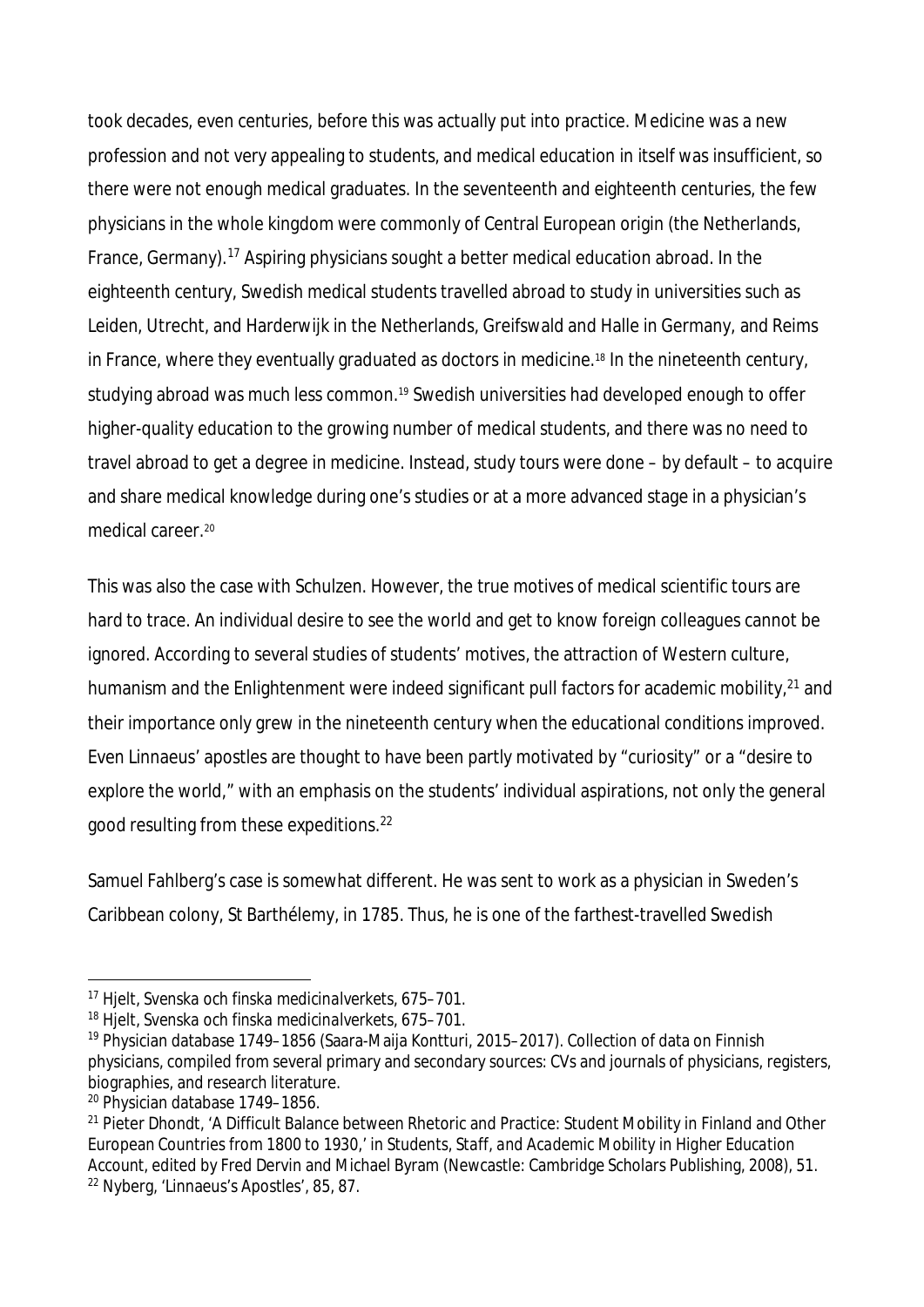physicians of the eighteenth century. He wrote several reports to Sweden concerning epidemics, weather, and the natural history of the island. These journals have been used as sources for this chapter. His experiences and observations provide a window on cultural and environmental influences on European medicine, far from the actual sphere of influence of the motherland. They show the interaction between different medical systems and the challenges European medicine encountered in an unfamiliar environment. Schulzen and Fahlberg travelled for different reasons: Schulzen's trip was temporary, although a lengthy one. Fahlberg settled down in the Caribbean West Indies permanently; leaving Sweden was a requirement for and purpose of his appointment, rather than a means for achieving something through it.

The aspiration for a colony physician's office is understandable in the overall European context. The experience gained from the East and West Indian colonies was valuable and respected among medical practitioners, and the physicians of the colonies were considered to have a significant effect on medicine in the homeland. Colonial medicine has a special position in the history of medicine in this regard. It forced European medicine to adjust its perceptions to a new environment and conditions and thus encouraged the observational method of developing medicine. Especially, it made medical practitioners consider the relationship between environment and disease. Colonial medicine was a hybridised system, even refined: it had to combine scientific methods with the learned traditions and folklore of a different, even conflicting system. As stated in the introduction to this book, conflict and hybridisation were not mutually exclusive. Colonial practitioners often declared themselves – directly or indirectly – independent from professional authorities, and the colonies attracted people who were independently inclined to start with, not to mention adventurous and ambitious, willing to promote their personal career or scientific interests.[23](#page-6-0)

<span id="page-6-0"></span><sup>23</sup> David N. Livingstone, *Putting Science in its Place: Geographies of Scientific Knowledge* (Chicago: Chicago University Press, 2003); Mark Harrison, *Medicine in an Age of Commerce & Empire: Britain and Its Tropical Colonies 1660–1830* (Oxford: Oxford University Press, 2010), 3–5.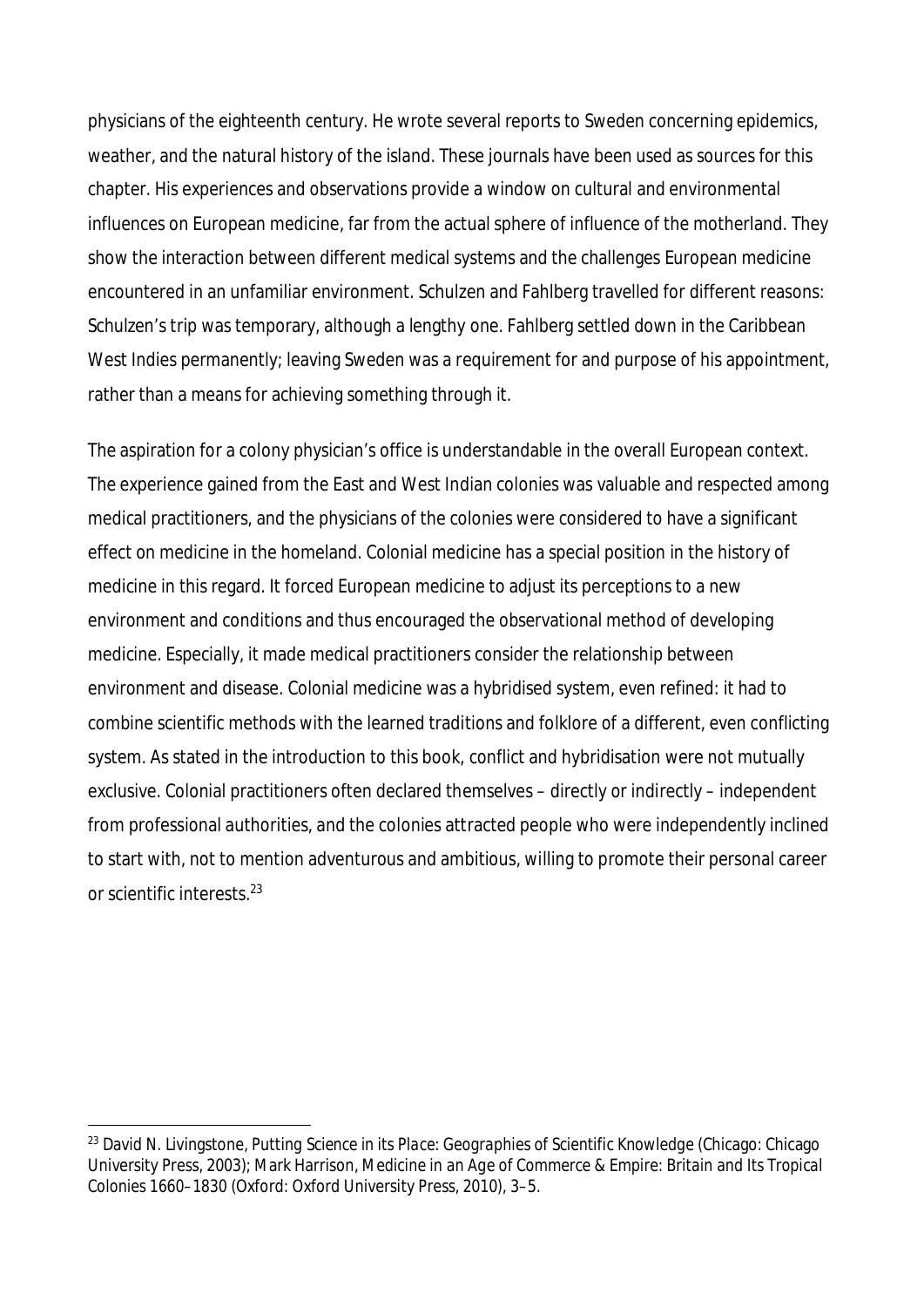#### Reporting on the New Cure for Venereal Disease

In 1798 Schulzen, a newly-qualified doctor of medicine, sent a letter to Collegium Medicum from London:

"since October last year I have been in London, where I have by all possible means aspired to educate myself with the situation in Medicine and Surgery; but to this day, as a stranger and newcomer, I have not fully reached my goal. My desire to deliver something worthwhile to the Royal College has thus been unmet. Despite these difficulties, I have acquainted myself with one person and another with a lot to give to medicine."[24](#page-7-0)

Schulzen's letter shows a clear indication of his motives for the trip: to be of use to medicine in his homeland. Despite having served as an assistant to Joseph Banks for some time and even having made some acquaintances, he had struggled to find his place in a new medical and professional environment. By this time, Schulzen was not aware of where the trip would take him or how long it would last. His route went through several countries, but most is known about his time in London.

During this time, Schulzen also had access to letters concerning medical observations, probably via Banks. These included letters from two surgeons, Bartlett and Sandford.<sup>[25](#page-7-1)</sup> In his report, Schulzen pays special attention to one of these letters, which was sent directly to Banks. In 1796, with the contribution of Banks, the letter was published in the London-based medical journal *Annals of Medicine*. [26](#page-7-2) The letter was written by – as Szhulzen wrote – "Mr Scot from Bombay," who claimed to have found a new cure for the venereal disease, syphilis.<sup>[27](#page-7-3)</sup> In Europe, syphilis was generally considered a public and pernicious problem. Even though it was not usually lethal, it afflicted a

<span id="page-7-0"></span><sup>&</sup>lt;sup>24</sup> "at sedan October månad förl. år warit wistande i London, hwarest jag tillika på möjeligaste sätt sökt underrätta mig om tilståndet I Medicine och Chirurgien; men såsom ännu främmande och nykommen har jag ej fullkomligen wunnit mit ändamål. Min längtan at få meddela något wärdigt Kongl. Collegii upmärksamhet har härigenom blifvit oupfylld. Dessa swårigheter åaktad har jag dock gjort mig bekant med en eller annan som tyckste lofva läkarekonsten mycken nytta." Riksarkivet, Stockholm, Collegium Medicum, Årsberättelser från provinsialläkare: 1796–1799 [hereafter, RA/CM, ÅFP], Fredric Schulzen 1798. <sup>25</sup> RA/CM, ÅFP Fredric Schulzen 1798.

<span id="page-7-2"></span><span id="page-7-1"></span><sup>26</sup> Mark Harrison, 'Medical Experimentation in British India: The Case of Helenus Scott,' in *The Development of Modern Medicine in Non-Western Countries: Historical Perspectives*, edited by Hormoz Ebrahimnejad (London: Routledge, 2009), 32.

<span id="page-7-3"></span><sup>&</sup>lt;sup>27</sup> RA/CM, ÅFP Fredric Schulzen 1798.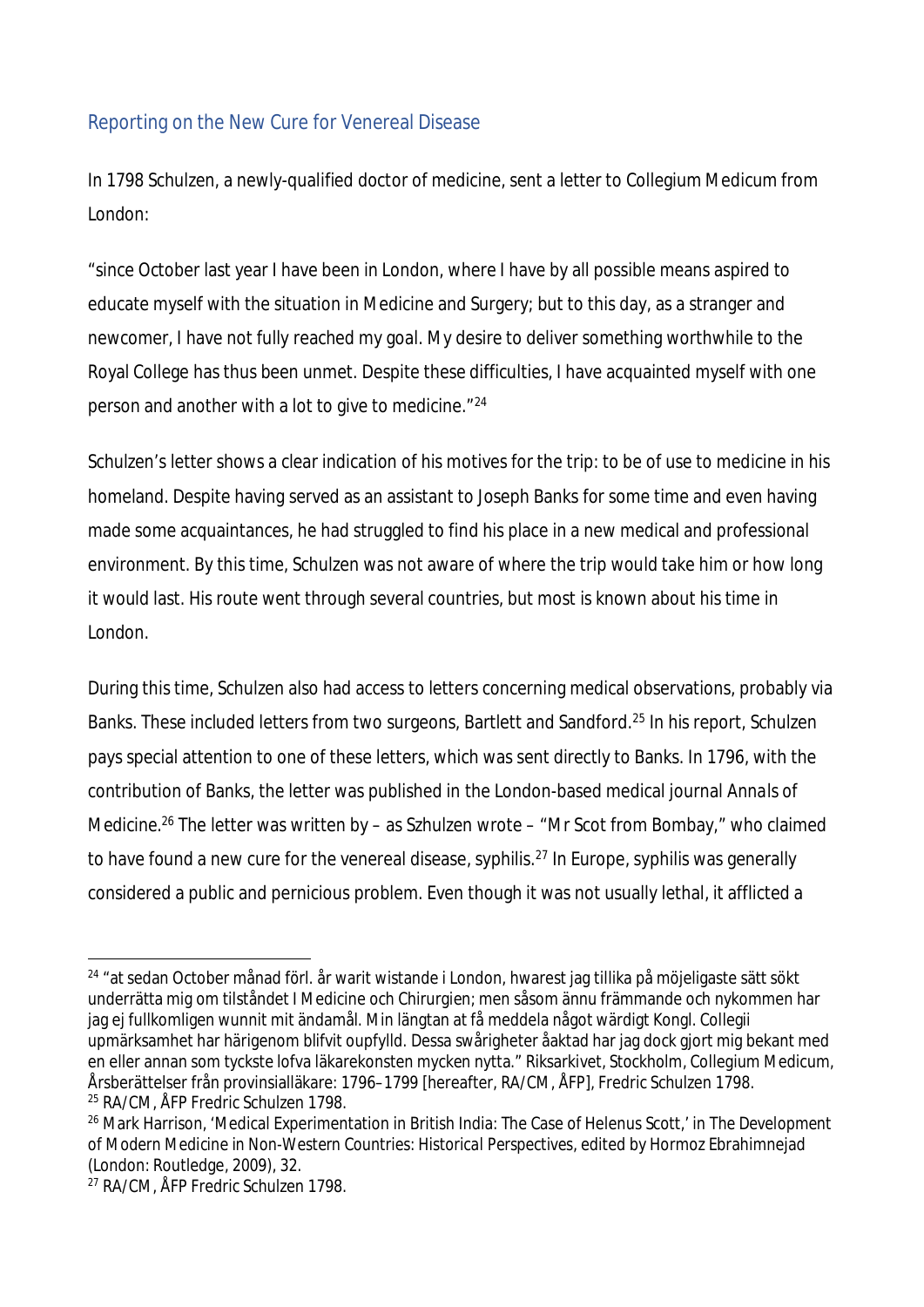remarkable percentage of the population; both its victims and the whole society suffering from it bore a heavy stigma. The usual preventive methods (quarantine, isolation) were typically impractical or ineffective because of the nature of the disease (long duration, often no visible signs or imminent threat of transmission). The stigma prevented the victims from seeking treatment, they were able to conceal the disease, and thus spread it further. Syphilis soon became a global problem.[28](#page-8-0) As Schulzen wrote, there was a need for proper treatment; the customary mercury treatment was usually even more harmful than the disease itself.<sup>[29](#page-8-1)</sup>

By "Mr Scot"<sup>[30](#page-8-2)</sup> Schulzen meant the Scottish physician Helenus Scott, the developer of nitric acid treatment,  $31$  which had raised a "glimmer of hope" of a new efficient successor for mercury.  $32$ Scott had been in India since 1782 as a member of the British East India Company. He was very young at the time, probably around 25 years of age (his exact birth date is unknown). One of his early appointments in India was as an apothecary in the East India Company's hospital in Bombay, which offered him the opportunity to get in contact with indigenous practitioners and traders. Scott had sent his first letter to Banks in 1790, but the first one concerning the nitric acid treatment was sent in 1796.<sup>[33](#page-8-5)</sup> This was the letter Schulzen was referring to in his journal.

Scott had been studying nitric acid for several years. Because nitric acid was not widely in use, he thought it appropriate to test it on himself first.<sup>[34](#page-8-6)</sup> Indeed, referring to what he had read in Scott's letter, Schulzen described how Scott had used nitric acid to treat his own liver problems and found it to have had similar effects to mercury, with fewer side effects. The article published in *Annals of Medicine* sparked immediate interest, and several trials were begun. In the Royal Naval Hospital in Plymouth, over 50 syphilis patients were treated with nitric acid, most of them "of the worst kind." The treatment was deemed successful. A surgeon in the hospital, Mr Stephen Hammick, wrote a letter about the trials to the physician Thomas Beddoes, another prominent figure in science and medicine in late eighteenth-century Britain. Beddoes was enthusiastic about the

<span id="page-8-0"></span><sup>28</sup> Peter Baldwin, *Contagion and the State in Europe, 1830-1930* (Cambridge: Cambridge University Press, 2005), 355–356.

<span id="page-8-1"></span><sup>29</sup> RA/CM, ÅFP Fredric Schulzen 1798; Baldwin, *Contagion and the State*, 355.

<span id="page-8-2"></span><sup>&</sup>lt;sup>30</sup> The surname "Scott" has been sometimes spelled with only one "t". Harrison, 'Medical Experimentation', 38.

<span id="page-8-3"></span><sup>31</sup> Harrison, *Medicine in an Age of Commerce*, 158–168.

<span id="page-8-4"></span><sup>32</sup> RA/CM, ÅFP Fredric Schulzen 1798; Harrison, 'Medical Experimentation', 32.

<span id="page-8-5"></span><sup>33</sup> Harrison, 'Medical Experimentation', 27–28.

<span id="page-8-6"></span><sup>34</sup> Harrison, 'Medical Experimentation', 30.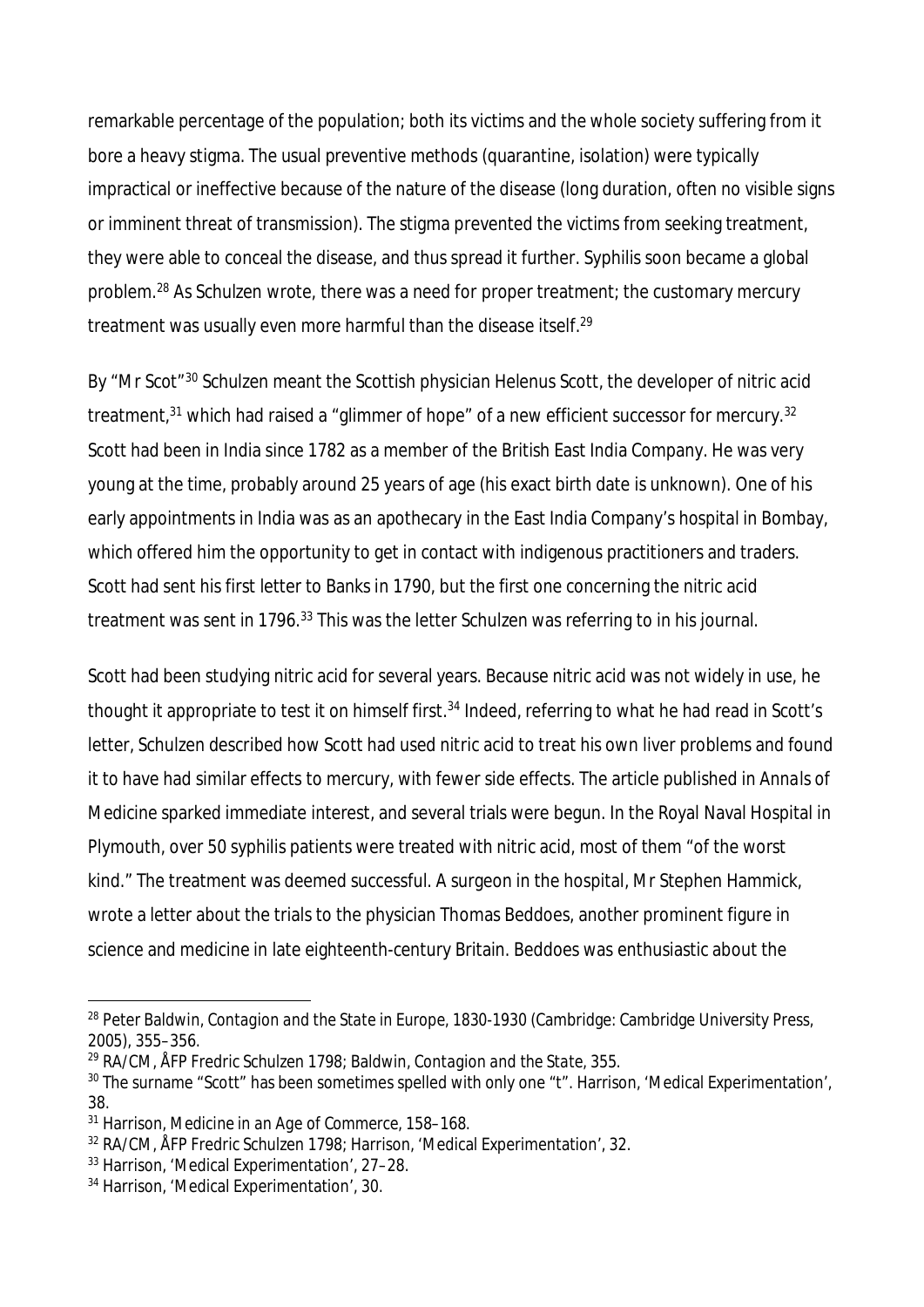findings and started to heavily promote further trials. A publication on the Plymouth hospital trial came out in 1797.[35](#page-9-0)

In autumn 1797, enthusiasm about the potentially revolutionary treatment was still high, with reportedly some 100 cases having been cured in trials. In 1798, the finding was attracting more than just praise and the tone of medical writings started to shift towards scepticism and criticism. Scott seemed to be let down by this, but in a letter of 1799 he was still offering an explanation for failed trials of the treatment: the amount of nitric acid used in the failed trials was too small. This letter was his last one concerning nitric acid treatment; in his later letters to Banks he focused on other medical subjects.[36](#page-9-1)

In his journal, Schulzen offered a few brief descriptions of nitric acid treatment. These referred to trials by other physicians and surgeons, including Beddoes, Bartlett, and Sandford. He cited the successful case of a 20-year-old woman, who had been cured within a month of nitric acid treatment. Schulzen pointed out that, according to Beddoes, nitric acid seemed to be beneficial for the primary symptoms of *Lues* (syphilis) and in some cases even in the secondary phase. Therefore, he argued, treatment should always be started with nitric acid before anything else. Furthermore, Schulzen wrote that in many cases, nitric acid seemed to increase appetite; this was reported with an asthmatic patient and some delicate women, "among whom lack of appetite is the most prevalent condition." Bartlett had also successfully treated *Typhus Nervosa* with nitric acid.[37](#page-9-2)

Despite the apparent enthusiasm and praise for nitric acid treatment, Schulzen clearly wanted to appear critical and objective. He summed up some reports by Sandford "in order to give examples of a different kind of success."[38](#page-9-3) Case one, a young man, had been cured successfully within weeks. Case two, a 45-year-old man, had been more complicated: the treatment had caused him side effects, such as burning in the throat, stomach pain and flatulence, which had led to discontinuing the treatment. After a second trial and the same result, the man had been given opium to alleviate his symptoms. Case three, a 22-year-old man, had been cured with nitric acid and sent home from

<span id="page-9-0"></span><sup>&</sup>lt;sup>35</sup> RA/CM, ÅFP Fredric Schulzen 1798.

<span id="page-9-1"></span><sup>36</sup> Harrison, 'Medical Experimentation', 33–35.

<span id="page-9-2"></span><sup>37</sup> RA/CM, ÅFP Fredric Schulzen 1798.

<span id="page-9-3"></span><sup>38</sup> RA/CM, ÅFP Fredric Schulzen 1798.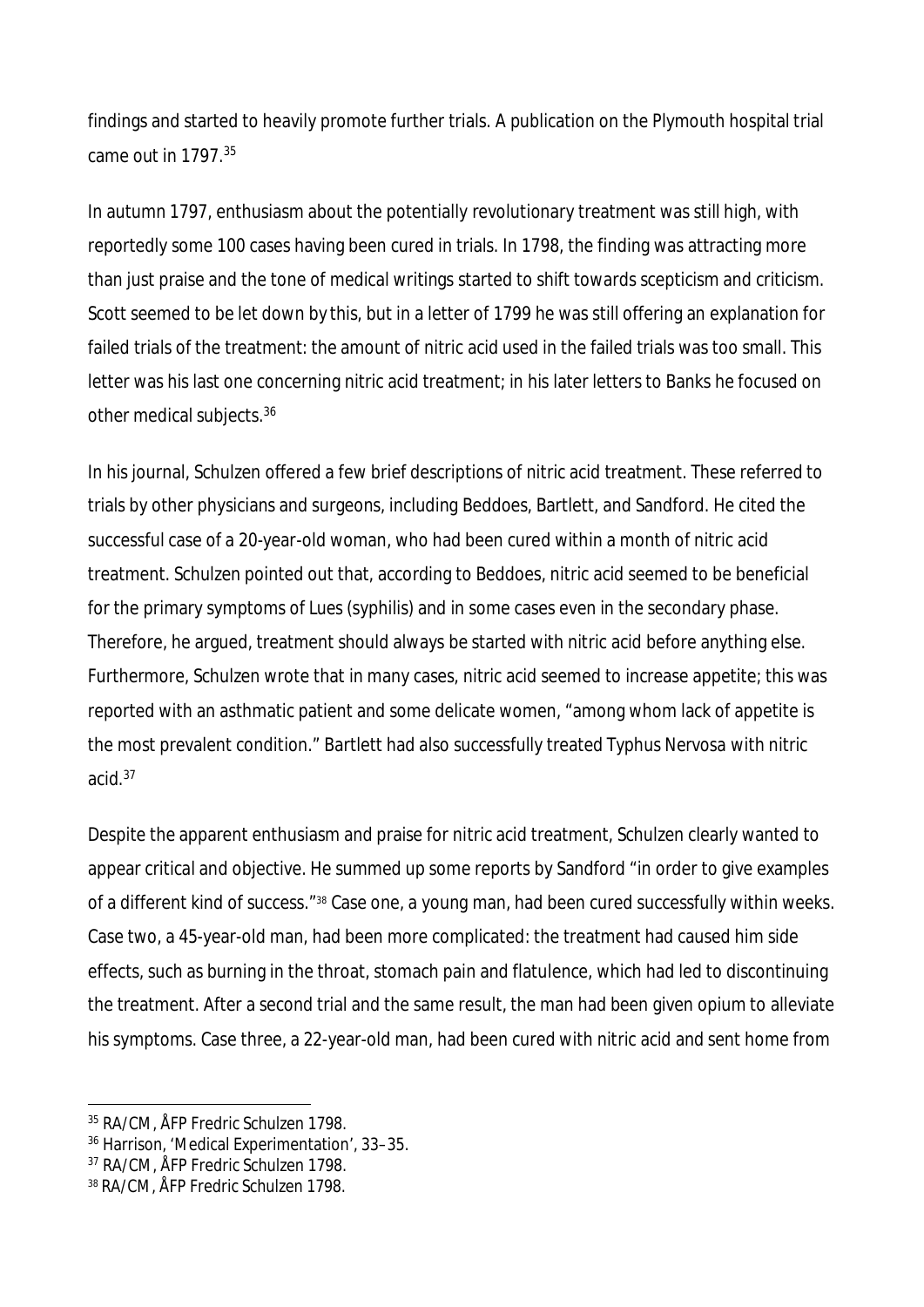the hospital, but with a curious side effect: his face had become inflamed and bloated to the point that he had become almost unrecognisable.<sup>[39](#page-10-0)</sup>

After summing up these cases, Schulzen shifted back to Scott, who in a very recent letter had written that he was still continuing to use nitric acid with great success. This time, Scott had found that the treatment was effective both externally and internally, which, according to Schulzen, was a "fortunate situation, for admittedly certain patients are bothered by its effects on the stomach and bowel."[40](#page-10-1) Scott was recommending a bath with nitric acid blended in, from half an hour to an hour at a time. According to Harrison, Scott recounted the use of nitric acid baths in his last letter concerning nitric acid from 1799,<sup>[41](#page-10-2)</sup> but Schulzen was aware of the bath treatment even when writing his letter, signed 20 February 1798. It appears that Scott had written about the bath treatment even earlier on.

Schulzen was clearly aware of the inconsistent trial results and especially the conflicting response from physicians. He had heard of disappointing reports from some English hospitals: for example, in the Lock Hospital in London, the treatment had not met the expectations of physicians, having cured only some symptoms but not the disease altogether. Taking this into account, Schulzen wanted to wait for more trials, so that "some physicians become less excited about its recognition, and others less captivated by prejudice."<sup>[42](#page-10-3)</sup> Only then could he provide more reliable information and conclude whether the treatment should be implemented or not.<sup>[43](#page-10-4)</sup>

Schulzen was one of several foreign physicians to seize on the findings: they continued to practice and develop the nitric acid treatment even after Scott himself had given up on it and moved on to other subjects.[44](#page-10-5) However, Swedish physicians did not seem to adopt the use of nitric acid, at least not as a customary treatment alongside mercury; it was not mentioned in journals thereafter.

<span id="page-10-0"></span><sup>39</sup> RA/CM, ÅFP Fredric Schulzen 1798.

<span id="page-10-1"></span><sup>40</sup> "…lycklig omständighet, då onekeligen somlige Patienter ganska mycket besväras af dess värkan på magen och tarmarne." RA/CM, ÅFP Fredric Schulzen 1798.

<span id="page-10-2"></span><sup>41</sup> Harrison, 'Medical Experimentation', 35.

<span id="page-10-3"></span><sup>42</sup> "en del Practici blifvit mindre ifriga för dess beröm, och andre mindre intagne af fördom." RA/CM, ÅFP Fredric Schulzen 1798.

<span id="page-10-4"></span><sup>43</sup> RA/CM, ÅFP Fredric Schulzen 1798.

<span id="page-10-5"></span><sup>44</sup> Harrison, 'Medical Experimentation', 36–37.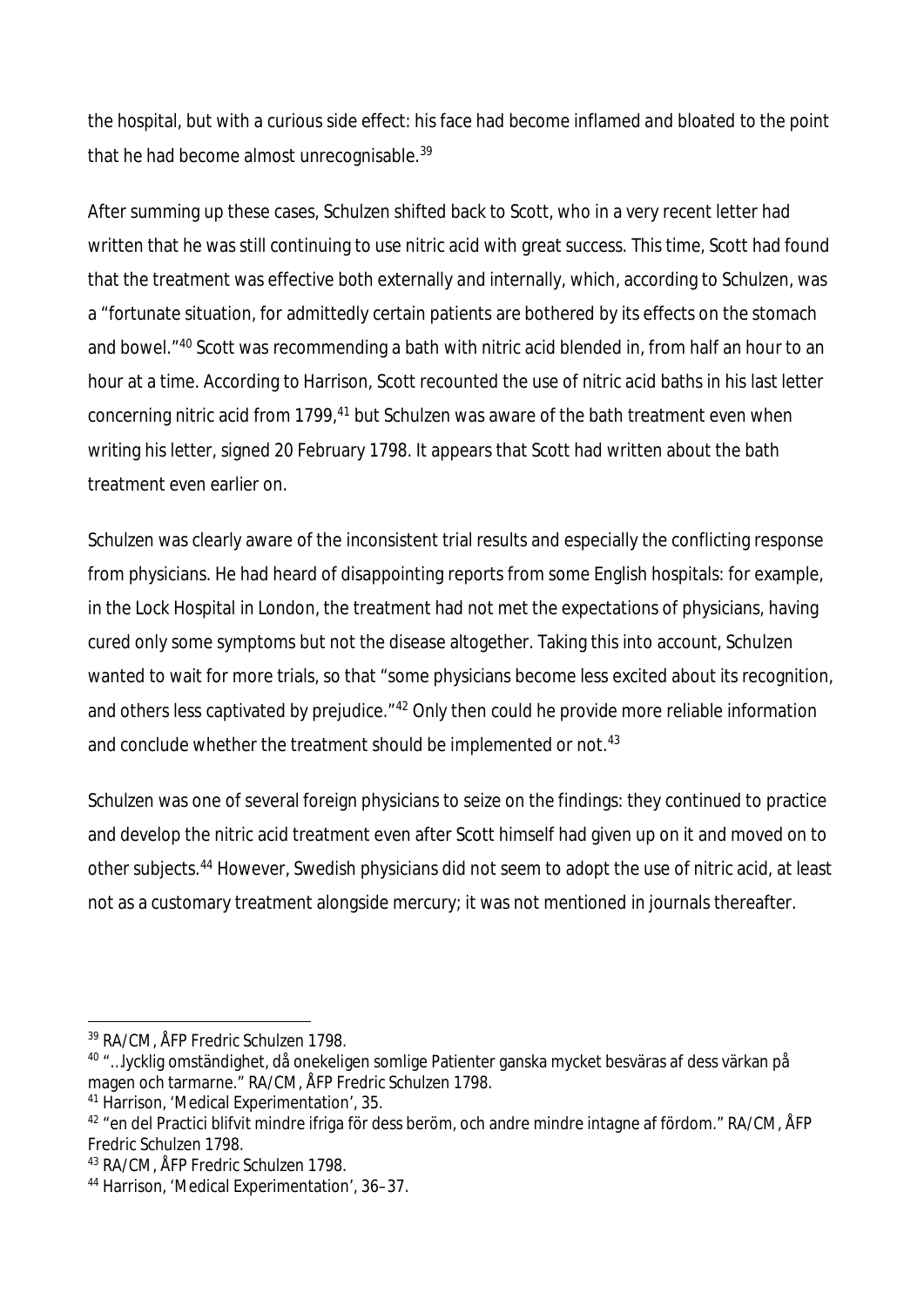Scott caused a sensation with his findings at the time, but history remembers him mainly through the writings of others rather than his own publications – which were scarce. Harrison describes him as an almost forgotten figure in the history of medicine.<sup>[45](#page-11-0)</sup> However, on a larger scale, Harrison argues that the colonies had a significant influence on British and European medicine. Traditionally this influence has been viewed as one-sided and coming from Britain to the colonies, but the colonies also fostered new practices, which spread to Britain and Europe. The British East India Company took pride in being independent from the motherland's scientific and metropolitan authority. Many Indian-based therapies were brought to and practiced in Britain, and Harrison also notes that colonial research on the natural history of disease and on morbid anatomy had a significant effect on European medicine. The different circumstances sparked new ideas and promoted empirical practice. As such, Harrison notes, the influence of the colonies was central rather than peripheral, and Scott is only one of numerous examples.<sup>[46](#page-11-1)</sup> The case of Schulzen also demonstrates how medical networks connected colonies to motherlands, Europe and the North, through distinctive physicians and scientists. A famous name, Joseph Banks, connected Schulzen and Scott, two young and aspiring physicians, and helped transfer ideas from Bombay to Sweden. According to Harrison, there was also a Protestant connection between colonial practitioners and Danish and German missionaries, who further delivered new ideas to Northern Europe.<sup>[47](#page-11-2)</sup>

By the time of his letter, Schulzen was planning to stay in London until the end of the next year (1799). He emphasised that this was necessary in order to achieve "sufficient knowledge" in medicine and surgery. After that, he was planning to travel to Paris, but the costs of his trip were already exceeding his means. He ended his letter with a plea to Collegium Medicum to support his trip with a grant. He expressed that with "such a remarkable support in these costly conditions," he would feel indebted and obliged to be of more use to his "beloved fatherland" in the future.<sup>[48](#page-11-3)</sup> Schulzen signed his letter 20 February 1798. He would travel to Paris, but two years later than he originally thought; he first continued his studies in England and Scotland until 1801. He also

<span id="page-11-0"></span><sup>45</sup> Harrison, 'Medical Experimentation', 23.

<span id="page-11-1"></span><sup>46</sup> Harrison, 'Medical Experimentation', 24.

<span id="page-11-2"></span><sup>47</sup> Harrison, 'Medical Experimentation', 25.

<span id="page-11-3"></span><sup>48</sup> RA/CM, ÅFP Fredric Schulzen 1798.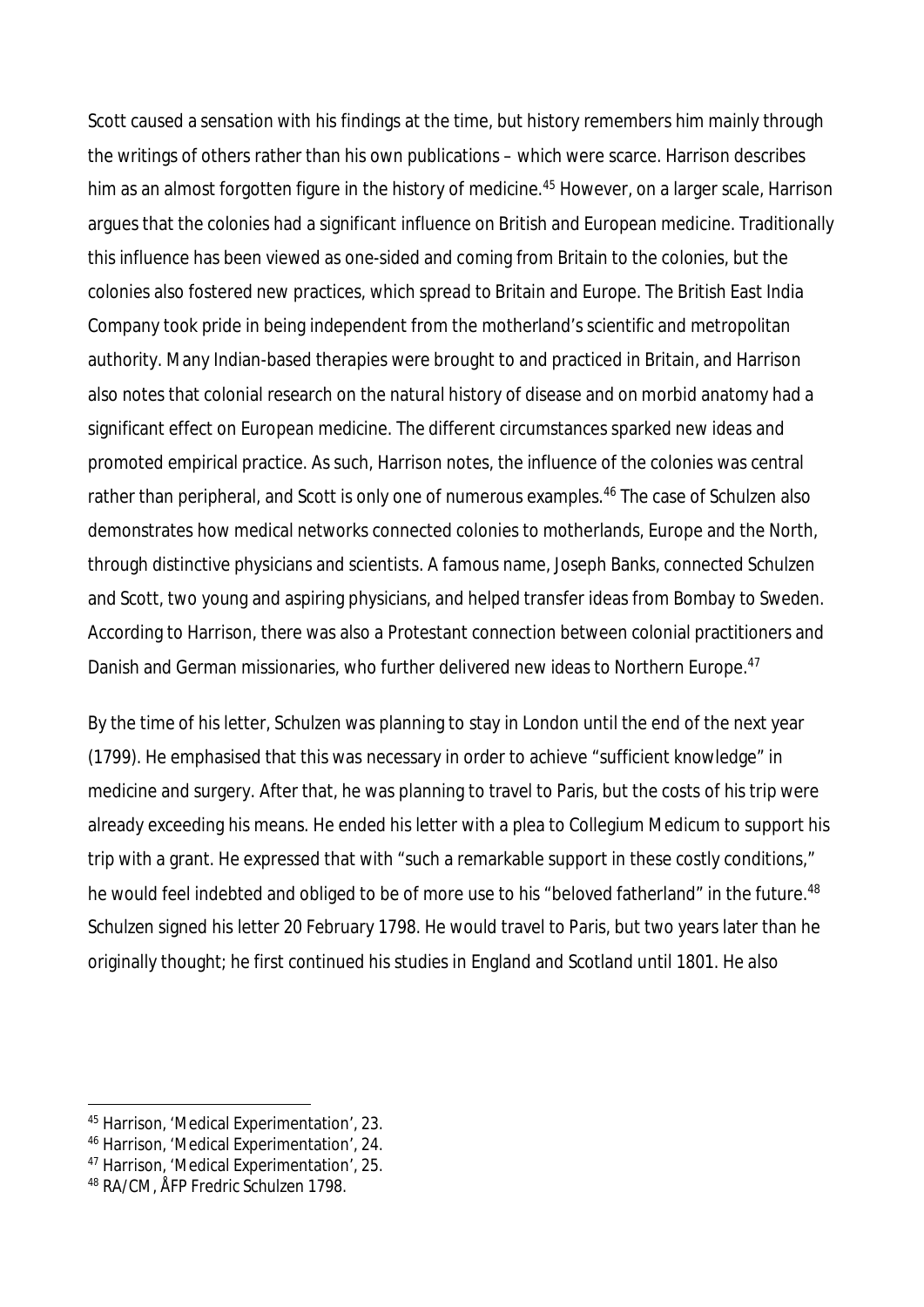travelled to Vienna and Berlin before returning home in 1804.<sup>[49](#page-12-0)</sup> It is not known how he actually funded the rest of his trip, but his assignment as Banks' assistant continued at least until 1800.

Scott was not the only physician with new ideas to end up in Schulzen's reports. The other became one of the biggest names of the history of medicine. In 1798, Edward Jenner published his observations about the use of cowpox in inducing smallpox immunity, and Schulzen reported to Sweden about this "new inoculation", later known as vaccination. He was the first one who sent the vaccination material to Sweden stored in glass, but this material was not used yet.<sup>[50](#page-12-1)</sup> Schulzen returned to Sweden in 1804 and became a quarantine doctor in the Känsö quarantine station near Gothenburg. He held this office until 1847 and died the following year. During the course of his career, he also temporarily worked as a second city physician, military physician, and manager of a vaccine stock.[51](#page-12-2)

The nitric acid treatment connected the East and West Indies in a curious way and showcases the transfer of information from an eastern colony to a western one. Scott brought the idea of nitric acid treatment from the East Indies to Britain via a letter to Banks. Another British doctor working in Liverpool, James Currie, trialled the treatment and suggested it be used in the West Indies, where some practitioners did so with success<sup>[52](#page-12-3)</sup> – and where the other physician discussed here, Samuel Fahlberg, was working while Schulzen was in London.

## Interaction between Medical Cultures in St Barthélemy

Long before it had a Caribbean colony, Sweden was already actively trading in the Caribbean and felt it necessary to obtain its own island. Several attempts were made to negotiate and buy islands in the West Indies from European colonial powers, especially Tobago, but most of these plans failed. Tobago was seen as an ideal colony: its rich soil enabled the cultivation of raw materials such as sugar, coffee, and indigo, it was easy to defend, and in a favourable location. Aspirations

<span id="page-12-0"></span><sup>49</sup> Skoglund, 'Schulzenheim, von'.

<span id="page-12-1"></span><sup>50</sup> Skoglund, 'Schulzenheim, von'.

<span id="page-12-2"></span><sup>51</sup> Skoglund, 'Schulzenheim, von'.

<span id="page-12-3"></span><sup>52</sup> Londa Schiebinger, 'Scientific Exchange in the Eighteenth Century Atlantic World,' in *Soundings in Atlantic History*: *Latent Structures and Intellectual Currents, 1500–1830*, edited by Bernard Bailyn and Patricia L. Denault (Cambridge, MA: Harvard University Press, 2009), 325.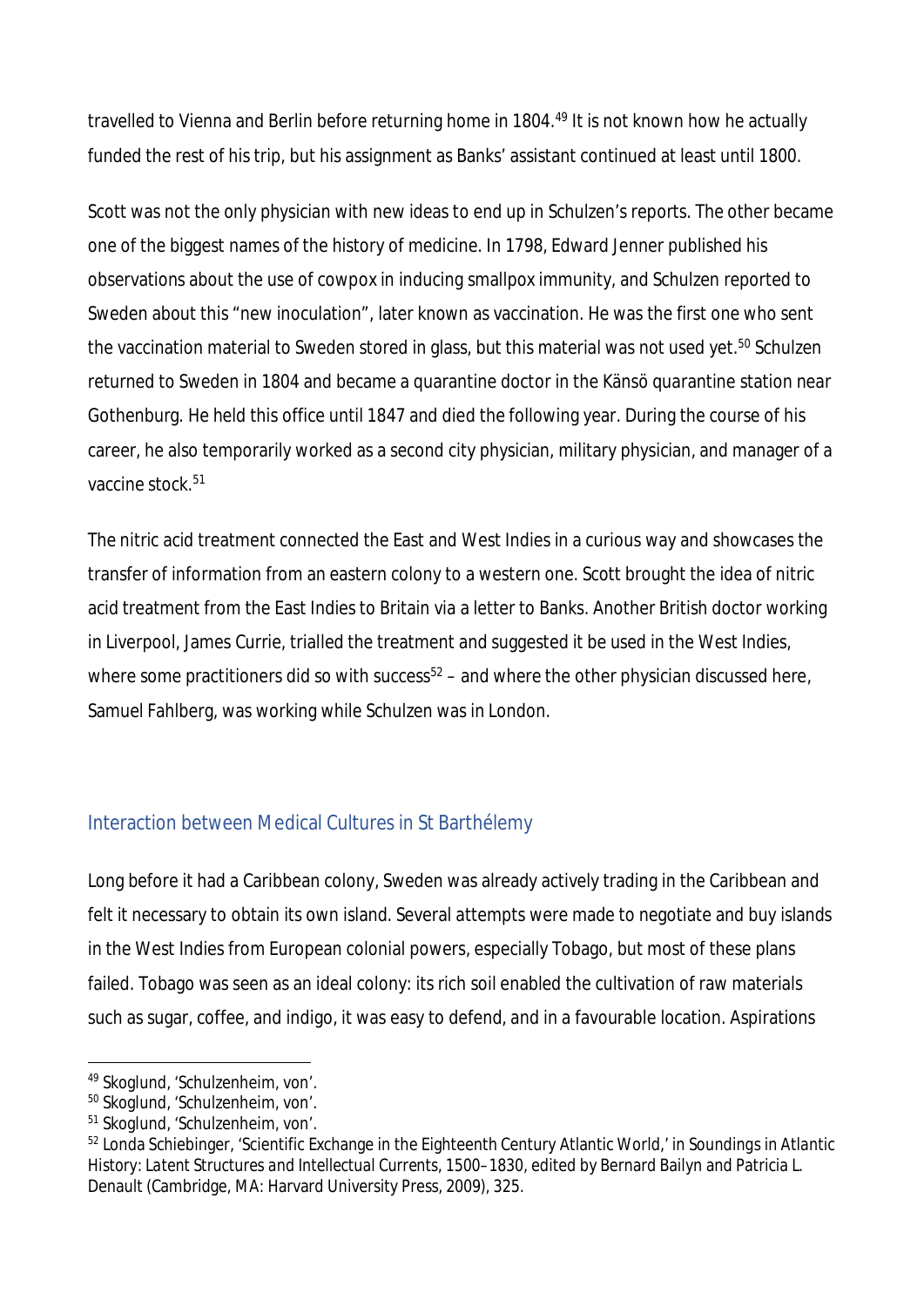for a colony finally bore fruit when France sold the West Indies island St Barthélemy to Sweden in exchange for trading rights at Gothenburg in 1784. At the time of acquisition, Sweden was not aware of the island's potential and took a risk. In comparison to Tobago, St Barthélemy was more of a compromise. The agricultural conditions were difficult: it was small, mountainous and unfertile, and there was no fresh water. Sweden was clearly disappointed in St Barthélemy, demonstrated by the fact that it tried to acquire yet another island from Spain.<sup>[53](#page-13-0)</sup>

Upon arrival on the island in 1784 it became clear that cultivation there would bear no fruit. Other plans for the island were made swiftly. St Barthélemy was expected to become a transit port for goods and the slave trade.<sup>[54](#page-13-1)</sup> At first, the plan seemed successful. St Barthélemy had a population of 739 in 1787, of which 458 were of European background (Swedes, French, English, and Dutch) and 281 were African. In 1800, the population of the island had exceeded 5000. The Swedish West India Company was founded and the capital city of Gustavia established, named in honour of the king, Gustaf III.<sup>[55](#page-13-2)</sup> Gustavia was built from scratch, and the population growth came mainly from migrants from other Caribbean islands. This was a desired outcome and deliberate strategy, as opposed to the potential floods of migrants coming from the motherland. Especially among Finnish peasants, there was great interest in emigrating to the New World, but it was promptly suppressed.<sup>[56](#page-13-3)</sup>

The Swedish government and the Swedish West India Company sought administrative personnel to send to the colony, with a preference for people who had some experience of the New World. A young Swedish surgeon, Samuel Fahlberg, had the advantage of having been in North America before in the service of Jean Francois de la Perouse, a French naval officer and explorer. Fahlberg was wounded in a battle with the English in Hudson's Bay and returned to Stockholm in 1784. That same year, he was selected as a government secretary and physician to St Barthélemy.

<span id="page-13-0"></span><sup>&</sup>lt;sup>53</sup> Eric Schnakenbourg, 'Sweden and the Atlantic: The Dynamism of Sweden's Colonial Projects in the Eighteenth Century,' in *Scandinavian Colonialism and the Rise of Modernity: Small Time Agents in a Global Arena*, edited by Magdalena Naum and Jonas M. Nordin (New York: Springer, 2013), 229–242; Holger Weiss, *Slavhandel och slaveri under svensk flagg: Koloniala drömmar och verklighet i Afrika och Karibien 1770–1847* (Helsingfors: Svenska Litteratursällskapet, 2016), 51–57; Victor Wilson, *Commerce in Disguise: War and Trade in the Caribbean Free Port of Gustavia, 1793–1815*. Unpublished Ph.D. thesis, Åbo Akademi University (2016), 66.

<span id="page-13-1"></span><sup>54</sup> Schnakenbourg, 'Sweden and the Atlantic,' 238–239.

<span id="page-13-2"></span><sup>55</sup> Neil Kent, *A Concise History of Sweden* (Cambridge: University Press, 2008), 134–135.

<span id="page-13-3"></span><sup>56</sup> Wilson, *Commerce in* Disguise, 83–84.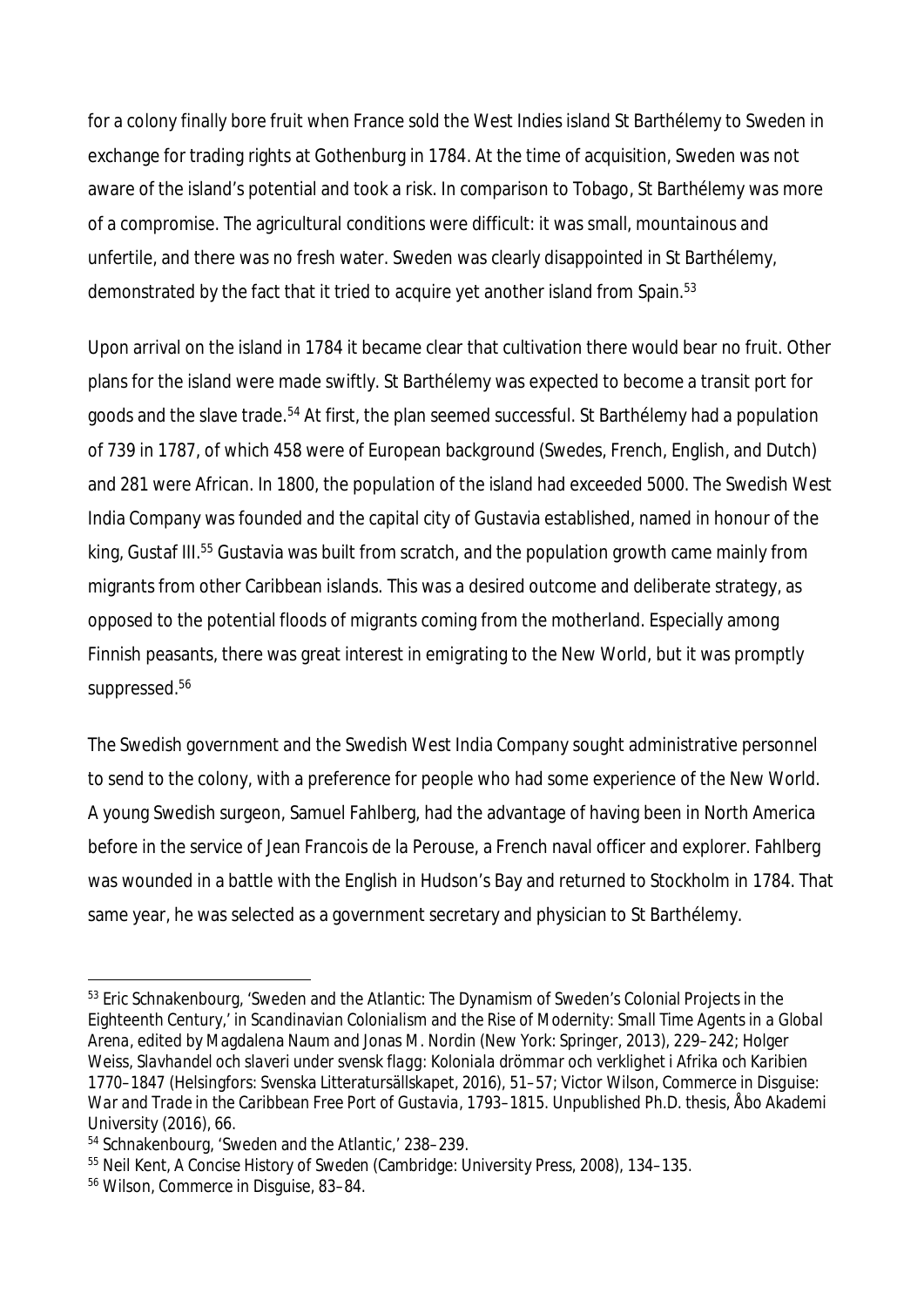Fahlberg had qualified as a surgeon in 1782 at the age of 24. His first appointment had been as a surgeon on a merchant ship, followed soon by service in de la Perouse's fleet. He had very little administrative experience when he was appointed as a physician to St Barthélemy. Fahlberg gave up his position as government secretary only two years later and took the assignments of customs inspector and cashier instead. He also became a provincial doctor and acted as a surveyor and naturalist on the island.<sup>[57](#page-14-0)</sup> However, he is best known for his work as a cartographer. He mapped St Barthélemy and several surrounding islands with distinctive accuracy and aestheticism; his 1801 map of St Barthélemy, *Charta öfver ÖN St BARTHELEMY*, is considered one of the most significant historical maps of the island.<sup>[58](#page-14-1)</sup>

Fahlberg described his arrival on the island in 1785:

"Here to St Barthélemy we came on fifth of March ---. This island is quite mountainous, all the peaks are growing different kinds of *Cacti, Opuntiae* and an immeasurable amount of stinging and poisonous rambling plants, so that getting through is almost impossible, at the very least extremely difficult and dangerous; which is one of the reasons why the island is so uncultivated. Furthermore, the only relief for the inhabitants' poverty is to grow cotton, the natural product of the island. There are approximately 80 residences and the population comes to 450 whites and 278 Negroes; all of them very uncultured and at times disorderly, since they have no proper administration; certainly, they have a so-called Commandant, appointed by themselves, but the French do not seem to have been very attentive to them. Surely, it seems that the island's favourable location and short distance from several other islands should make commerce here considerable."[59](#page-14-2)

Fahlberg described the climate of St Barthélemy as "healthy". There was no fresh water and rain was scarce, so the inhabitants needed to get their water from the neighbouring islands, St

<span id="page-14-0"></span><sup>57</sup> Dennis Reinhartz, 'The Caribbean Cartography of Samuel Fahlberg,' in *History of Cartography,* edited by Elri Liebenberg and Imre Josef Demhardt (Berlin: Springer, 2010), 21–22.

<span id="page-14-1"></span><sup>58</sup> Reinhartz, 'The Caribbean Cartography', 25.

<span id="page-14-2"></span><sup>59</sup> Hit til *St Barthelemy* kommo vi d. 5 Martii ---. Denna Ö är ganska bergaktig, alla höjder öfverväxte med flere slags *Cactus, Opuntiae* och en oräknelig hop stickande och giftiga Tråd (a), at man dels ogörligt, dels med största svårighet och fara kand komma fram; hvilket är en af ordsakerne at Öen är så litet upodlad; Därtil bidrager dock mäst Inbyggarnes fattigdom, som endast plantera något Bomull, hvilken är Öens naturliga product. Habitationer finnas ungefärligen 80 St och Folk-nummern stiger til 450 hvita och 278 Negrer; alla mycket ohyfsade och fins emellan oeniga, emedan de icke haft någon ordentlig styrelse; väl hafva de haft en så kallad Commendant, som varit utsedd af den sjelfve, men Frankrike synes ej hafva gjordt stor upmärksamhet på dem. Dock synes det som skulle Öens fördelaktiga belägenhet och ringa afstånd från flere andra Öar, göra handeln härstädes med tiden ansenlig … " Samuel Fahlberg, 'Utdrag af Bref från Hr. SAMUEL FAHLBORG dat. St Barthelemi d. 14 Maji 1785, til Prof. Bergius,' (1785).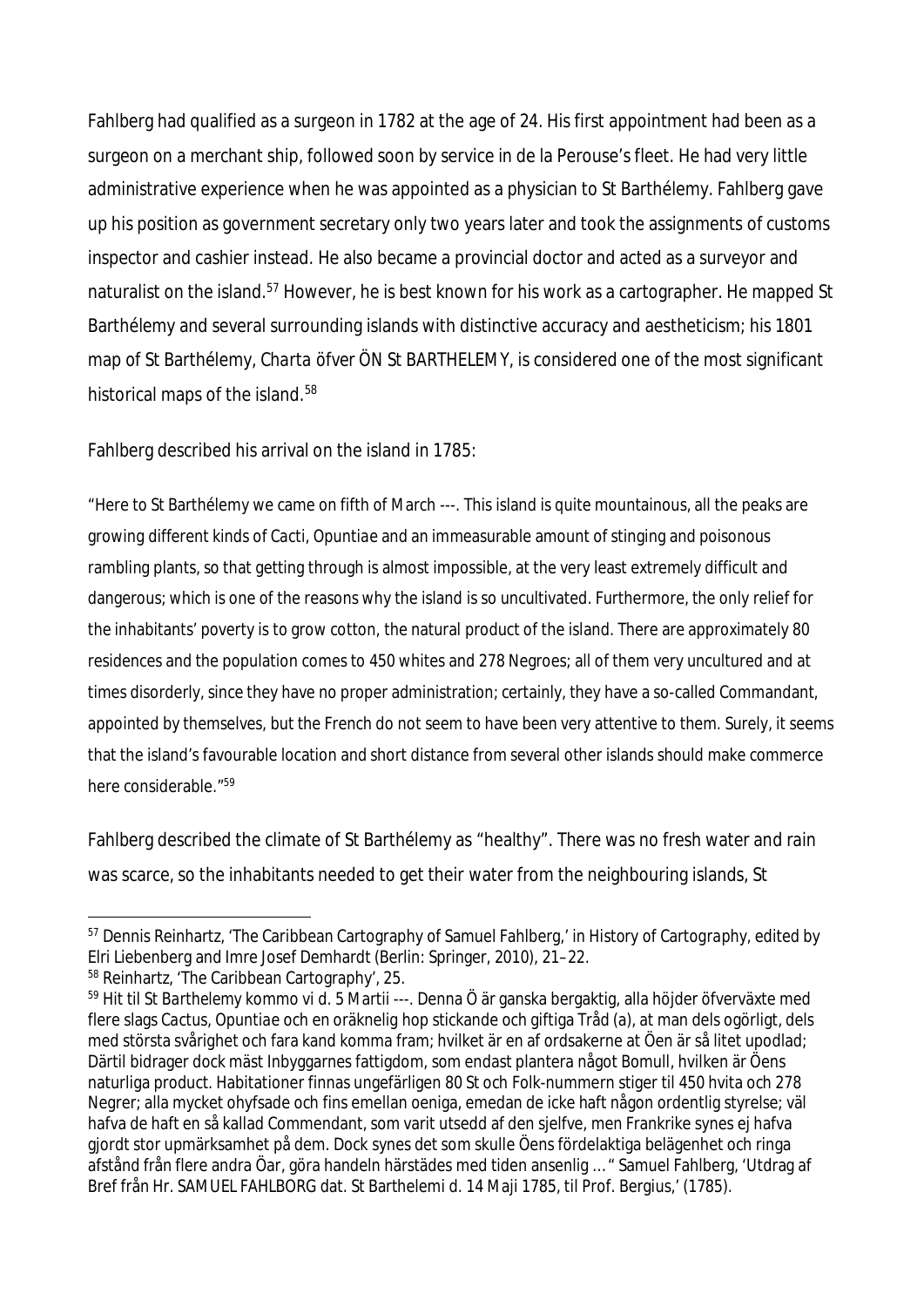Eustatius and St Christopher.<sup>[60](#page-15-0)</sup> His daily weather accounts demonstrate the dryness of the island with few rainy days.<sup>[61](#page-15-1)</sup> Fahlberg noted that Europeans were unaccustomed to the climate and lifestyle of the islands and thus were susceptible to diarrhoea, pleurisy and rheumatic catarrh. They also felt uncomfortable in the heat and sought for relief in shade and cool gusts, sometimes undressed. Fahlberg thought these activities made them all the more vulnerable to the diseases. Another common condition was sunstroke, which often followed long periods spent in the sun in the countryside.<sup>[62](#page-15-2)</sup> Contemporary medicine took the general view that the constitution of Europeans had been shaped by the cold climate; diseases or conditions were not that different from those in Europe, but they were more severe in nature, especially for Europeans with their unaccustomed constitution.[63](#page-15-3) Fahlberg also noted that because constitution and temperament varied from person to person, not all medicine was effective for everyone: even though they had the same illness, the effect of the medicine also depended on the patient's constitution and temperament.<sup>[64](#page-15-4)</sup>

Natural susceptibility to certain diseases is also one of the reasons why Fahlberg systematically distinguished between European colonisers and African slaves. The Africans were thought to be prone to different diseases and were treated separately.<sup>[65](#page-15-5)</sup> Fahlberg sorted out the cases of disease and death into white people and "people of colour". For example, the cause of death *Trånsjuka* was only present in the mortality list of non-whites in a 1787 report.<sup>[66](#page-15-6)</sup> Trånsjuka usually meant death by cachexia or atrophy, and it was often connected with gastrointestinal diseases. $67$ Fahlberg also wrote that leg wounds and rotten sores were getting more common among the

<span id="page-15-0"></span><sup>60</sup> Samuel Fahlberg, 'Utdrag af Samlingar til Natural-Historien öfver Ön St Barthelemi i Vest-Indien,' *Kungl. Vetenskapsakademiens Nya Handlingar* 7 (1786): 215–240 and 248–254.

<span id="page-15-1"></span><sup>61</sup> Samuel Fahlberg, 'Observationer öfver Varmen, Vinden och Väderleken på Ön St Barthelemi i Vest-Indien,' *Kungl. Vetenskapsakademiens Nya Handlingar* 8 (1787): 143–154.

<span id="page-15-2"></span><sup>62</sup> Fahlberg, 'Utdrag af Samlingar'.

<span id="page-15-3"></span><sup>&</sup>lt;sup>63</sup> Niklas Thode Jensen, 'The Creolization of Medicine: Perceptions and Policies of Health and Medicine in the Danish-Norwegian West Indies, 1750–1850,' in *Citizens, Courtrooms, Crossings: Conference Proceedings*, edited by Astri Andresen et al. (Stein Rokkan Centre for Social Studies, 2008), 162. <sup>64</sup> Fahlberg, 'Observationer öfver Varmen'.

<span id="page-15-5"></span><span id="page-15-4"></span><sup>65</sup> Jensen, 'The Creolization of Medicine,' 162.

<span id="page-15-6"></span><sup>66</sup> Samuel Fahlberg, 'Mortalitets-Lista för Ön St Barthelemi, upsatt af Gouvernements-Medicus Hr. SAMUEL FAHLBERG, dat. den 23 April 1787.'

<span id="page-15-7"></span><sup>67</sup> Heikki S. Vuorinen, *Tautinen historia* (Tampere: Vastapaino, 2002), 782.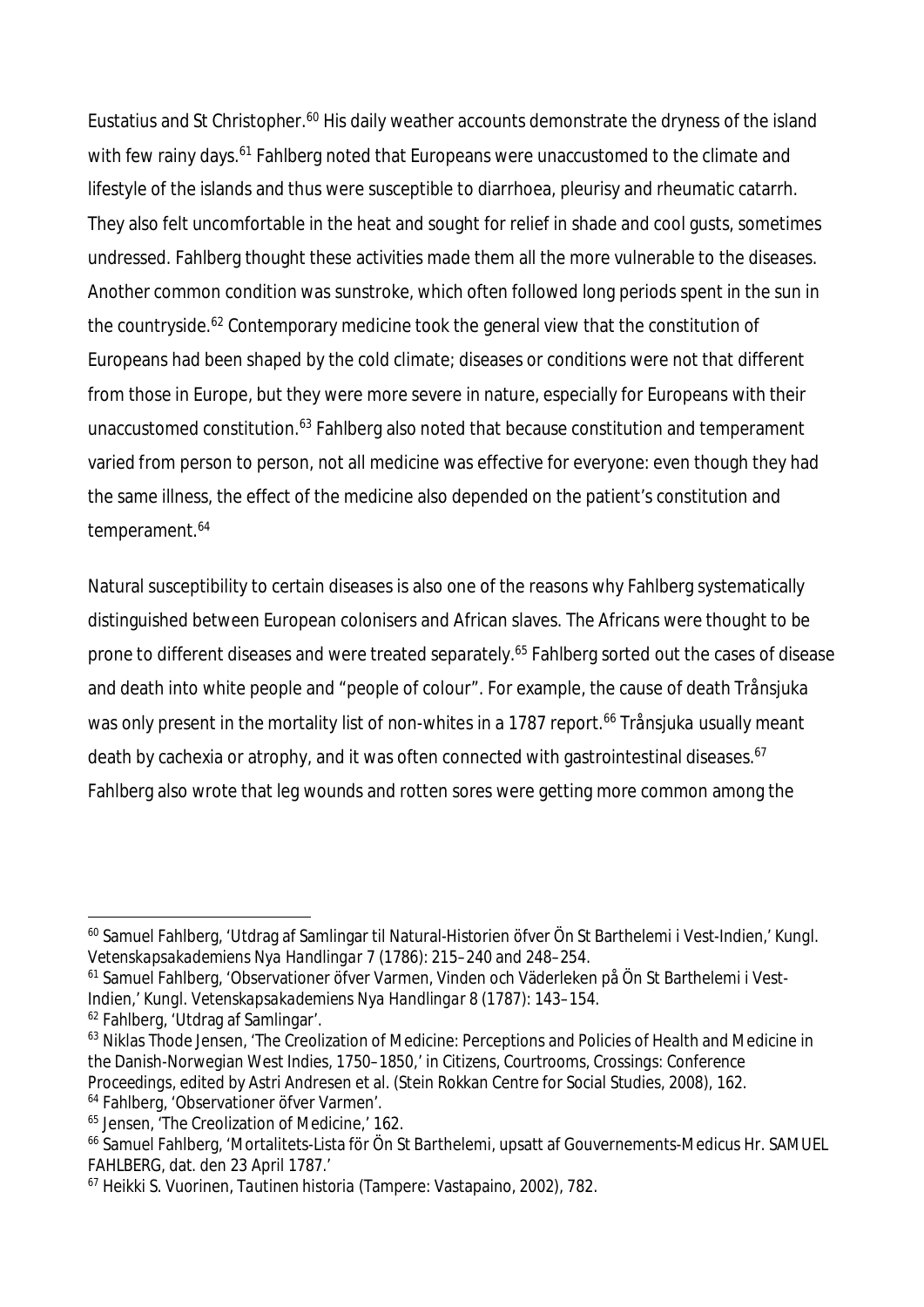Africans, and that they blamed the soil for it: where they lived, the soil was calcareous, whereas elsewhere it was saline.<sup>[68](#page-16-0)</sup>

European medicine in the West Indies also had to come to terms with African medicine, sometimes resulting in conflict. The enslaved Africans held on to their own medicine and only accepted selected parts of the European medical tradition into their own.<sup>[69](#page-16-1)</sup> Despite some European doctors' contempt for African medicine, many others generally respected and even valued it. Africans and their "slave doctors" were thought to know more about the nature and treatment of tropical diseases – from which the Europeans suffered a great deal.<sup>[70](#page-16-2)</sup> Cross-cultural medical interaction, as defined in this volume, was thus happening simultaneously in both directions: conflict and contestation, but also accepting and even embracing some ideas, resulting in a form of hybridisation.

Fahlberg reported that syphilis was "very common, especially in the town" and that "among negroes in the countryside, venereal scabies is found every now and then." According to Fahlberg, in treatment, "they use nothing else" besides the bark of the guaiac tree and mercury lotion applied to the venereal sore.<sup>[71](#page-16-3)</sup> Fahlberg's choice of words can be interpreted in two ways: that the African slaves only accepted these particular treatment methods or that they did not consider any other treatment necessary. Whichever the explanation, it shows the independence and detachment of African from European medicine – they themselves chose what was best for them. Fahlberg also repeatedly wrote about African treatments in terms of what they *did* instead of what *was done* to them. For example, when describing the use of guaiac tree bark in his *Utdrag af Samlingar til Natural-Historien Öfver Ön St Barthelemi i Vest-Indien*, [72](#page-16-4) he wrote that the islanders cultivated it both for their own use and for sale outside the island, and the Africans used it to treat venereal disease grated and boiled.[73](#page-16-5)

The medicine practiced on the island was shaped by nature's offerings. Fahlberg was very interested in the island's flora and described their characteristics and uses in detail in his

<span id="page-16-0"></span><sup>68</sup> Fahlberg, 'Mortalitets-Lista'.

<span id="page-16-1"></span><sup>69</sup> Jensen, 'The Creolization of Medicine,' 162–164.

<span id="page-16-2"></span><sup>70</sup> Schiebinger, 'Scientific Exchange', 300.

<span id="page-16-3"></span><sup>71</sup> Fahlberg, 'Mortalitets-Lista'.

<span id="page-16-4"></span><sup>&</sup>lt;sup>72</sup> "Excerpt of Collections on the Natural History of the St Barthélemy Island in the West-Indies." Fahlberg, 'Utdrag af Samlingar'.

<span id="page-16-5"></span><sup>73</sup> Fahlberg, 'Utdrag af Samlingar'.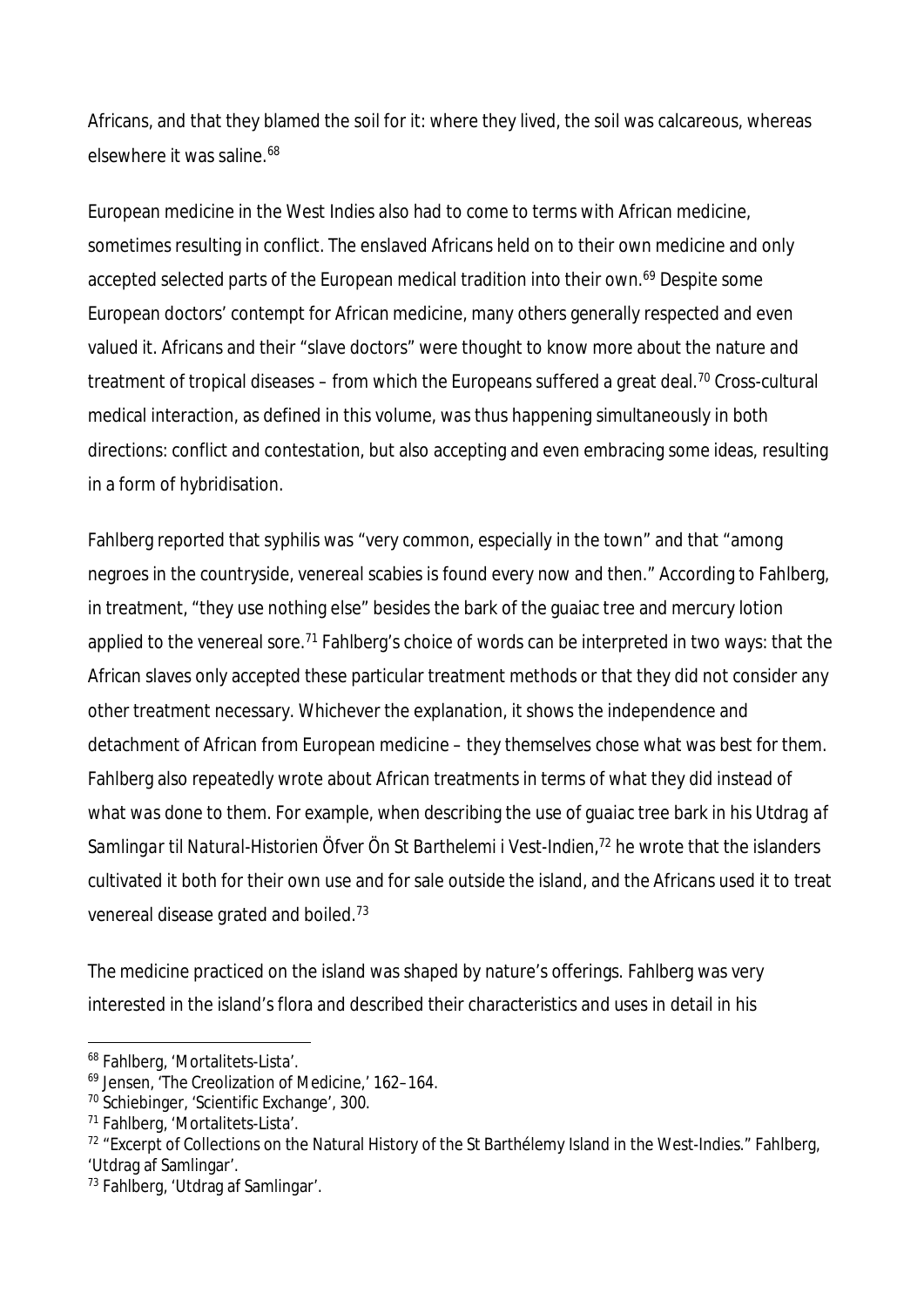*Anmärkningar vid åtskilliga Vestindiska Trädarter* (Observations on Several West Indian Wood Species)[74](#page-17-0). For example, in his 1787 report, he wrote that he had used *Bois de guajac & Bois de foires* to treat venereal disease.[75](#page-17-1) He also described *Bois de guajac* (the guaiac tree) in *Anmärkningar vid åtskilliga Vestindiska Trädarter* and in *Utdrag af Samlingar til Natural-Historien Öfver Ön St Barthelemi i Vest-Indien*. In the former, he stated that when dried and consumed as a tea, it strengthened the stomach and purified the blood. It could be used by white and black people,<sup>[76](#page-17-2)</sup> demonstrating that not every medicine was thought to be suitable for both.

The above examples show the actual position of Fahlberg in relation to the island's medical culture. In his writings, Fahlberg objectively described what was customary among the islanders. Another example was his description of calabash (according to him, reminiscent of "our apple tree"). The inhabitants made a soup from it as "a good and guaranteed treatment for a prolonged and deeply-rooted diarrhoea."<sup>[77](#page-17-3)</sup> Above all, he was an observer and learner, respectful of the medical traditions of the island, both of the slaves and the free Europeans. His approving and adopting attitude is also visible in his description of the castor oil plant (*Palma Christi*): an oil produced from it could be used to treat headache from the heat of the sun. According to Fahlberg, it brought good relief.<sup>[78](#page-17-4)</sup> As Fahlberg was not the only medical practitioner with neutral or even positive attitudes towards differing medical cultures, his attitude can be regarded as a sign of exotification rather than contempt of the "foreign", and of respect for the experience gained in different living environments – in essence, empiricism surpassing rationalism. It was a solid foundation for open interaction, rather than contest or conflict, between different medical cultures.

In his 1787 report, Fahlberg stated that neither smallpox nor severe fevers had appeared during the few years he had lived on the island.<sup>[79](#page-17-5)</sup> Given that the small island was quite an isolated community and the population was not large in the first years of the colony, it is easy to understand why epidemics were few. But the fact that the island served as a transit port ensured that infectious diseases tried to make their way there every now and then. This and the growing

<span id="page-17-0"></span><sup>74</sup> Fahlberg, 'Utdrag af Samlingar'.

<span id="page-17-1"></span><sup>75</sup> Fahlberg, 'Observationer öfver Varmen'.

<span id="page-17-2"></span><sup>76</sup> Fahlberg, 'Utdrag af Samlingar'.

<span id="page-17-3"></span><sup>77</sup> Fahlberg, 'Utdrag af Samlingar'.

<span id="page-17-4"></span><sup>78</sup> Fahlberg, 'Utdrag af Samlingar'.

<span id="page-17-5"></span><sup>79</sup> Fahlberg, 'Observationer öfver Varmen'.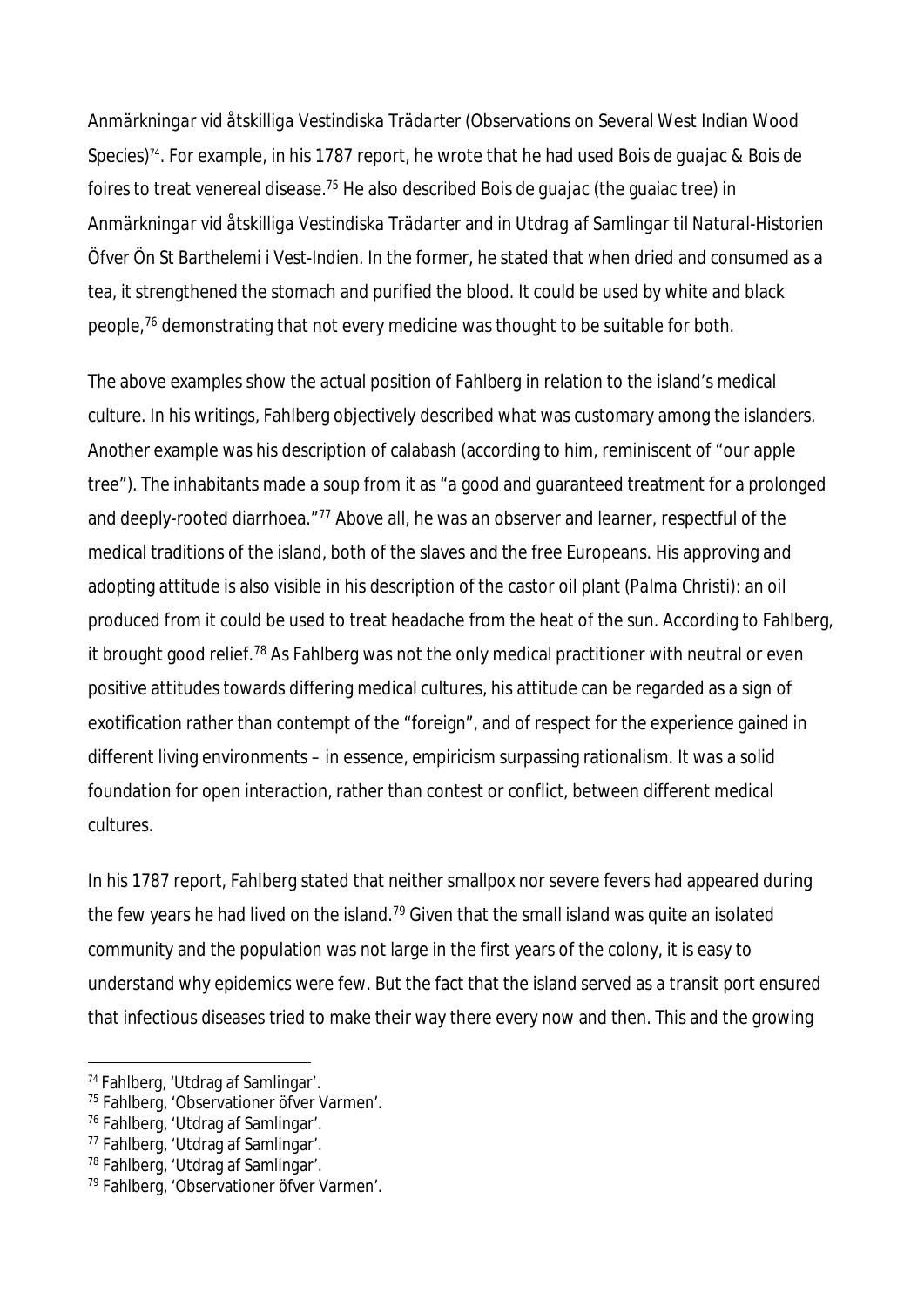population may have accounted for the increasing outbreaks of epidemics. Even though in 1798 Fahlberg still stated that St Barthélemy was one of the healthiest islands in the West Indies, his report was much more concerned about epidemics by then, especially "the fevers so common in the hot climates."[80](#page-18-0) A specific disease was known to have affected the West Indies, which was first called *Maladie de Siam* and, in the English islands, *Bantam Fever*. In the last few years, especially from 1787 onwards, it had become more common in the English colonies and known as *Yellow Fever*, distinguished by yellowness of the skin. The disease had been very deadly in the beginning, causing violent convulsions and unnatural distortion of the body in patients who had died of the disease. The physicians of the West Indies felt powerless to combat it: the usual treatment, such as emetics and bloodletting, were found only to speed up death. According to Fahlberg, the works of several famous physicians, such as Chisholm, Duncan, Clark, and Rush, eventually offered some useful remedies, such as calomel, helping to counter the deadly effects of the disease.<sup>[81](#page-18-1)</sup>

Smallpox, endemic worldwide and regarded as one of the most disastrous diseases of the time, <sup>[82](#page-18-2)</sup> had spared St Barthélemy, but it was menacing the island in 1798. By the date of his report, 22 August 1798, Fahlberg had administered 185 inoculations – predecessors of vaccinations, smallpox immunity induced by human smallpox virus – to "people of all colours," ranging from one to 67 years of age. He also wrote that two French physicians and one English physician had together inoculated about 700 people.<sup>[83](#page-18-3)</sup> Eventually, the whole population of the island was inoculated by these four physicians. According to the governor, Fahlberg had saved the lives of a great proportion of the island's population, and in comparison with the other West Indies, Fahlberg was a pioneer of systematic inoculation.<sup>[84](#page-18-4)</sup> Later, after the introduction of vaccination at the turn of the nineteenth century, effectively performed vaccinations would also become the norm in the West Indies. In the Danish-Norwegian West Indies, a strict vaccination policy was put into operation. Vaccinations differed from inoculations by the fact that they were performed with cowpox virus<sup>[85](#page-18-5)</sup>

<span id="page-18-0"></span><sup>80</sup> Fahlberg, 'Utdrag af Samlingar'.

<span id="page-18-1"></span><sup>81</sup> RA/CM, ÅFP Samuel Fahlberg 1798.

<span id="page-18-2"></span><sup>82</sup> Baldwin, *Contagion and the State*, 244.

<span id="page-18-3"></span><sup>83</sup> RA/CM, ÅFP Samuel Fahlberg 1798.

<span id="page-18-4"></span><sup>84</sup> Ingegerd Hildebrand, 'Samuel Fahlberg'. Svenskt biografiskt lexicon (1956). <https://sok.riksarkivet.se/sbl/artikel/14963>*,* accessed 27 June 2017.

<span id="page-18-5"></span><sup>85</sup> Contemporary science called the vaccine virus cowpox virus; however, it has been known since 1930 that the virus differed from today's cowpox virus, and recent research has shown that at least some vaccines contained a virus more similar to today's horsepox. It is possible that both cowpox and horsepox (and possibly a pox that is not known today) were used interchangeably in vaccines. Livia Schrick, Simon H.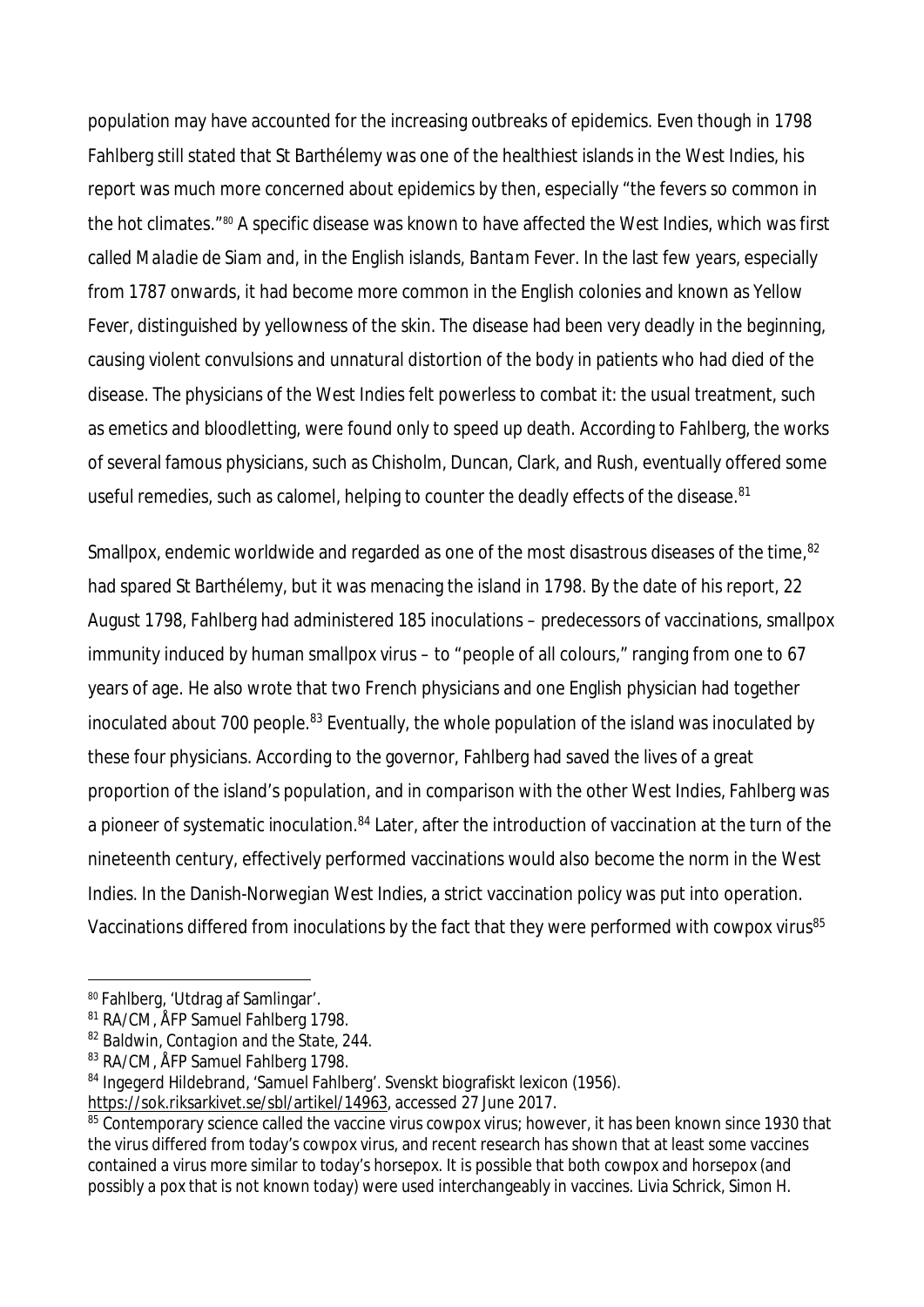instead of the human smallpox virus, which first led to problems with transporting the live virus to the West Indies; the virus did not survive alive for a long time, and it was not readily available in the way that smallpox was. In 1803, this changed: the virus was transported to the islands with living patients. A closed community enabled better social control over the vaccinations, with unvaccinated children banned from getting confirmed in church or attending school. Slaves were vaccinated, too, and if their children were left unvaccinated, their owners were fined. Inoculation was prohibited altogether.<sup>[86](#page-19-0)</sup> Despite it causing immunity, its risks were imminent: usually one in every 100-200 inoculated people perished because of the milder smallpox that inoculation caused. Fahlberg reported five fatalities for over 700 inoculated people on the island.<sup>[87](#page-19-1)</sup> Even though inoculations were not considered as safe and effective as vaccinations, a strict, controlled policy, made possible by the closed community of the colony, ensured much more extensive coverage than in the homeland, where inoculations were still voluntary and not accepted by the majority of people.<sup>[88](#page-19-2)</sup>

Fahlberg's reports from St Barthélemy demonstrate an awareness of the situation in other West Indian islands and co-operation with other physicians, especially French and English ones, who also dominated language policy in the West Indies. Gustavia, the capital of St Barthélemy, was itself a lively town with a multicultural, multilingual and mobile population. Fahlberg was only one of the many migrants who travelled around other West Indian islands, where he even had some properties and family ties.<sup>[89](#page-19-3)</sup> Fahlberg's wife Elisabeth Sievers was from the neighbouring island of St Eustatius, and his daughters lived during their adult years on another island, St Martin.<sup>[90](#page-19-4)</sup> It is no wonder that by the early 19<sup>th</sup> century, the West Indies had started to develop into a set of islands with its own cultural and social identity.

Tausch, Woejciech P. Dabrowski, , Clarissa R. Damaso, José Esparza, and Andreas Nitsche, 'An Early American Smallpox Vaccine Based on Horsepox,' *The New England Journal of Medicine* 344 (2017): 1492– 1492.

<span id="page-19-0"></span><sup>86</sup> Jensen, 'The Creolization of Medicine,' 164–165.

<span id="page-19-1"></span><sup>87</sup> RA/CM, ÅFP Samuel Fahlberg 1798.

<span id="page-19-2"></span><sup>88</sup> Saara-Maija Kontturi, *Parantajat ja tieteentekijät: Piirilääkärit Ruotsin valtakunnassa 1700-luvun lopulta 1800-luvun alkuun*. Unpublished MA thesis, University of Jyväskylä (2014), 33.

<span id="page-19-3"></span><sup>89</sup> Victor Wilson, 'Gustavia, Saint-Barthélemy, 1793–1815: Karibianmeren ruotsalainen vapaasatama,' in *Pohjola, Atlantti, Maailma: Ylirajaisen vuorovaikutuksen historiaa 1600–1900-luvuilla,* edited by Kalle Kananoja and Lauri Tähtinen (Helsinki: Suomalaisen Kirjallisuuden Seura, 2018), 114.

<span id="page-19-4"></span><sup>90</sup> Reinhartz, 'The Caribbean Cartography', 24; Weiss, *Slavhandel och slaveri*, 72.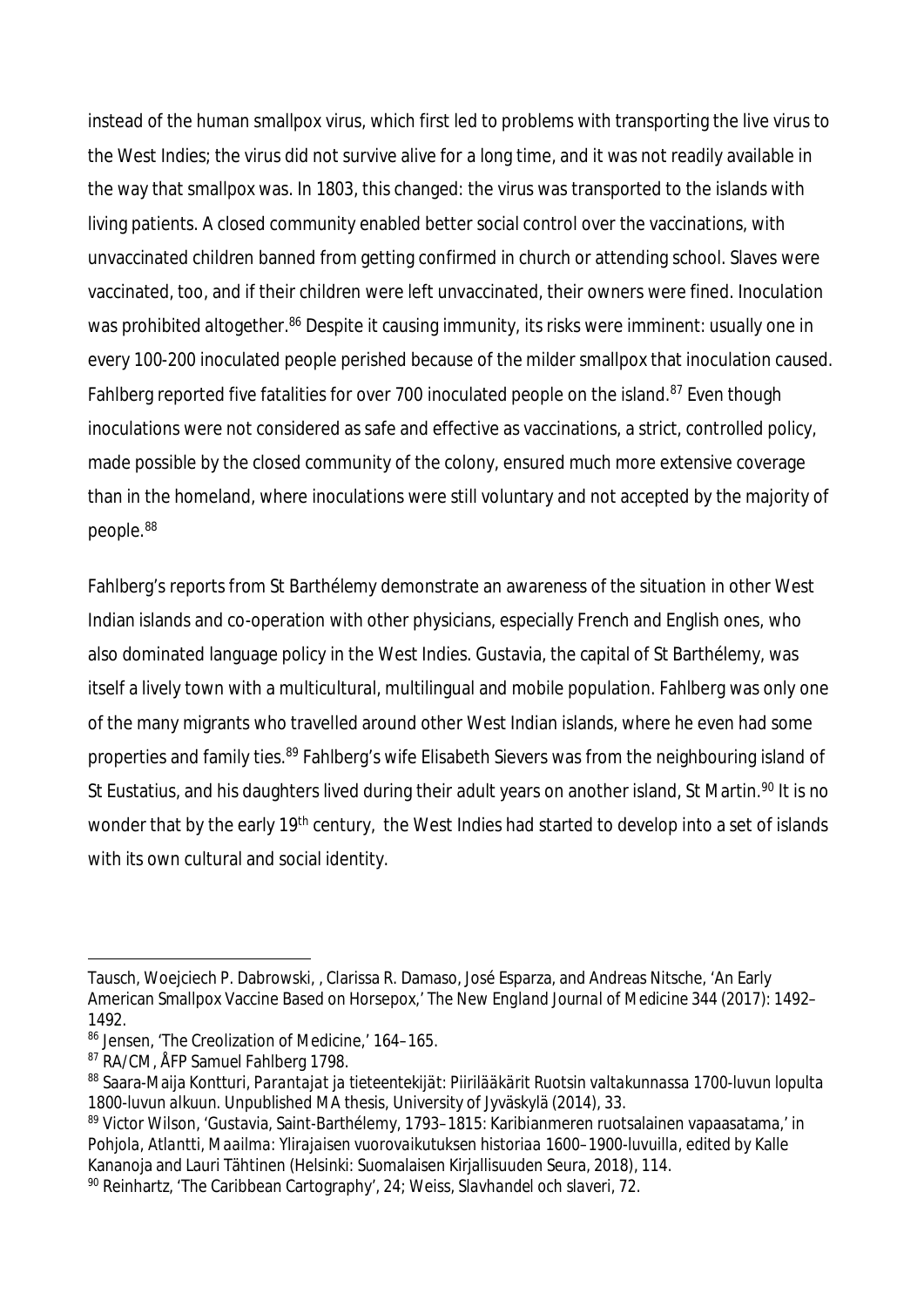After over 20 years spent in the Caribbean, it is easy to understand why Fahlberg's ties with his homeland were loosening. During the French Revolution and Napoleonic Wars, the political situation on St Barthélemy was getting complicated, and the population was divided into pro-French and pro-British groups.<sup>[91](#page-20-0)</sup> Fahlberg was on good terms with the leader of the pro-British camp, and after his appointment as commander of a Swedish militia company, he tried to stop the privateering activities of the pro-French faction. His neutrality lost, Fahlberg was exiled to the neighbouring island, St Eustatius, in 1810. Fahlberg did not give up his political stand and even sent two letters to the Swedish government in 1811, advocating a declaration of neutrality under British protection for the island. Fahlberg was tried for conspiracy against the Swedish government and sentenced to death; however, the sentence was never carried out. Deprived of his positions and property, Fahlberg spent the period from 1810 to 1816 on St Eustatius and 1816 to 1829 on St Martin, where his two married daughters lived. In 1829, he returned to St Eustatius, where lived until his death on 28 November 1834. Right before his death, the Swedish government sent him a pardon under a general amnesty, but he did not live to see it.<sup>[92](#page-20-1)</sup>

The success of St Barthélemy did not last either. In the 1840s, trade started to wane fast, in part because former Spanish colonies were now independent and free to choose their own trading partners. The economy of the island relied on slaves, and with the decision to abolish slavery and the emancipation of all 1800 slaves on the island in 1846, many of the island's planters went into bankruptcy. Mass emigration followed, and the overall economy of the island collapsed. The colony had become a burden to Sweden, to the point that in 1868, negotiations were started with the United States to sell the colony. Negotiations were later initiated with Italy, too, but neither country wanted the island. Only negotiations with France, its former owner, resulted in returning the island in exchange for  $320,000$  francs.<sup>[93](#page-20-2)</sup>

<span id="page-20-0"></span><sup>91</sup> Hildebrand, 'Samuel Fahlberg'.

<span id="page-20-1"></span><sup>92</sup> Reinhartz, 'The Caribbean Cartography', 24.

<span id="page-20-2"></span><sup>93</sup> Kent, *A Concise History of Sweden*, 191–192.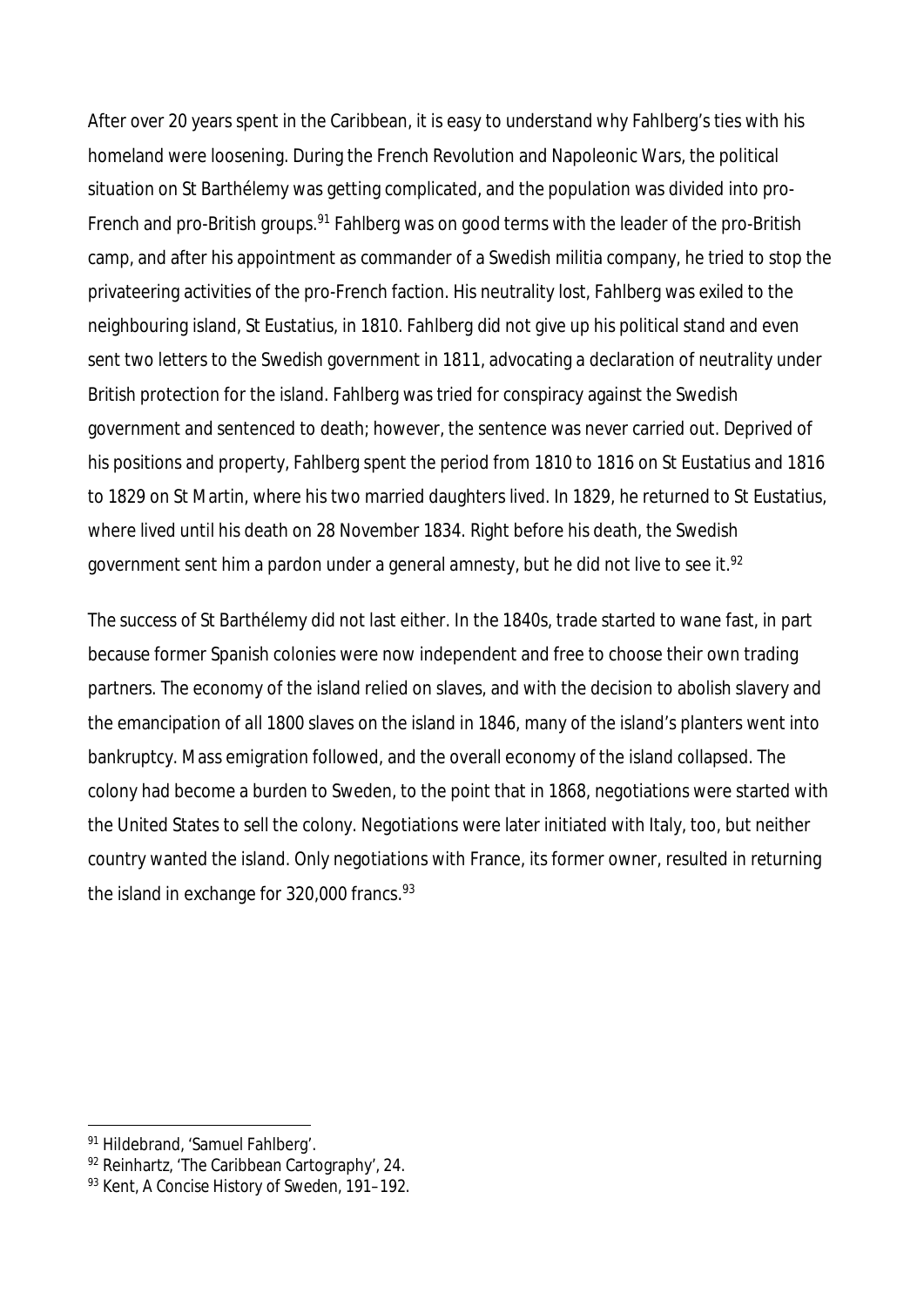#### **Conclusions**

In 1782, Helenus Scott, a young British doctor, was sent to the British Indian Colony with the British East India Company. In 1784, another young doctor from Sweden, Samuel Fahlberg, was sent to the West Indies to the Swedish Caribbean colony of St Barthélemy. Scott reported on the new nitric acid treatment to Sir Joseph Banks in London in 1797. At the time, another Swedish physician, Fredric Schulzen, was working as Banks' assistant and relayed Scott's findings to Sweden. Yet another British physician, James Currie, reported about the same treatment to the West Indies, where Fahlberg was still working – and reported to Sweden in 1798, just as Schulzen had done. The physicians, connected by Banks, form an interesting circle of medical information between eastern and western colonies, three continents and different European countries, encompassing a surprisingly wide spatial and cultural sphere.

The two Swedish physicians discussed here were in many respects exceptions in the medical system of their day. Their contribution to medicine in Sweden was transferring ideas from both the East and West Indies, but perhaps even more significant was their work at their destination, especially in the case of Fahlberg, who made his lifework in the West Indies over the course of 24 years. Both physicians were young when they left Sweden: Schulzen was 27, Fahlberg only 24. Despite his age, Fahlberg had more practical experience; Schulzen had only graduated in the year when he left. Fahlberg's previous journey had given him outstanding experience overseas that ensured him a position as a colony physician, despite his lack of experience in medical practice. Schulzen could expect to benefit from his trip when returning to Sweden, but for Fahlberg, it was a permanent decision – whether he knew it then or not. After more than 20 years spent in the Caribbean, where his family had taken root, would he have returned to Sweden even if he had not been exiled?

Medical journeys were part of a greater phenomenon of international scientific travel in the Linnaean tradition. The homeland expected to benefit from physicians' mobility, so they were required to report even from a great distance. Fahlberg's descriptions of St Barthélemy's habitat, agriculture and vegetation directly follow the Linnaean ideals of all-encompassing curiosity and knowledge in every field, especially the natural sciences. Medical interest is seen especially in Schulzen's report: he made it clear that he wanted to deliver useful new currents of medicine from Britain, especially because the trip was most likely – at least initially – funded by Collegium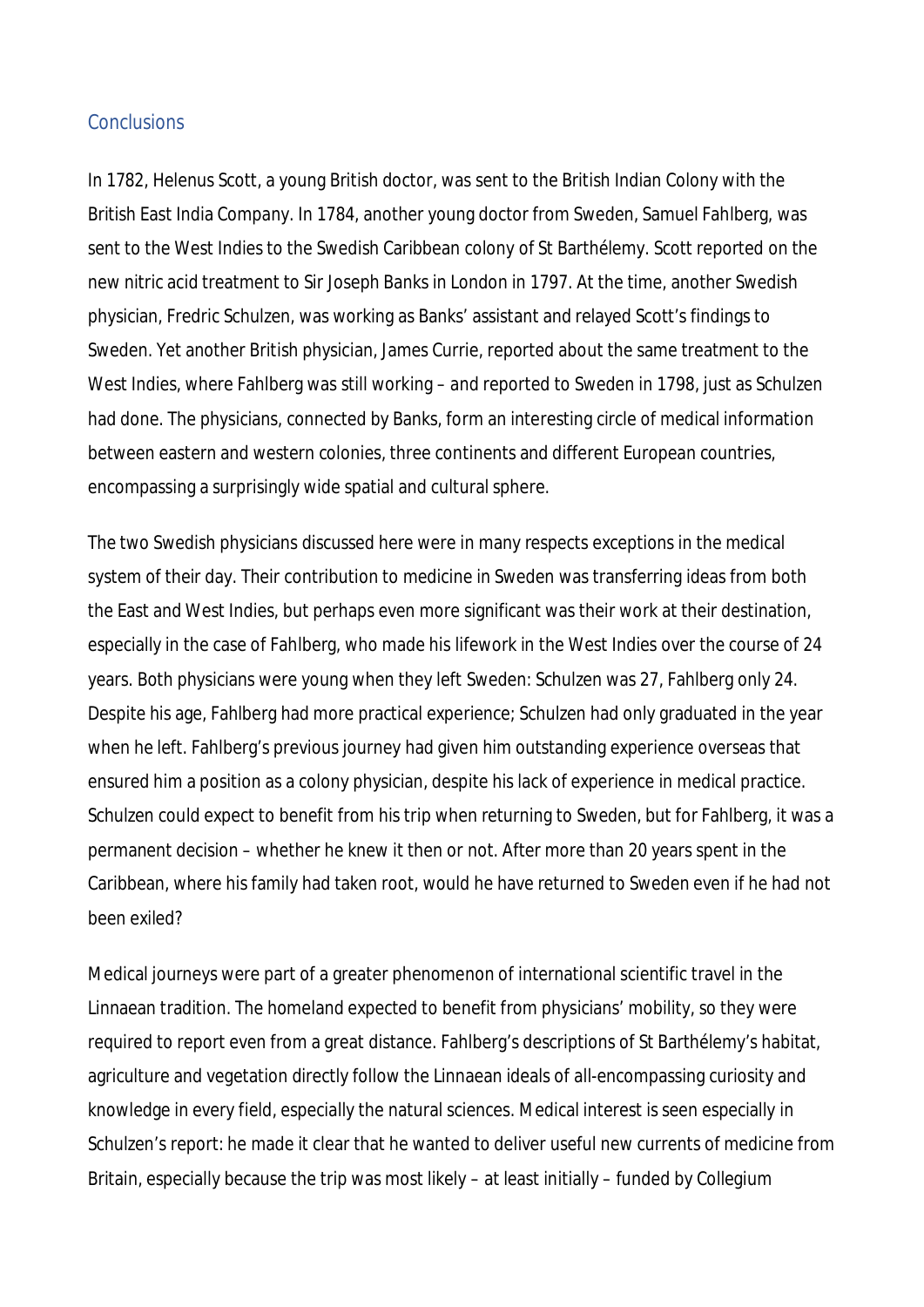Medicum. Schulzen applied for further funding for his trip in the report, arguing that it would benefit his homeland. His report from London was also highly apologetic for not having been able to deliver more useful information earlier, although he clearly believed his news on a new colonial-based treatment for venereal disease might prove revolutionary. Schulzen was a link between colonial practitioners, in this case another young physician, Scott, and Northern Europe – often considered peripheral and distant from Central European trends in medicine. The network of connections was created through the famous British patron of science, Sir Joseph Banks.

Despite conflicting results in trials, Schulzen considered nitric acid treatment interesting enough to report about it to Sweden. He wanted to believe this new treatment could work, as venereal disease had proven hard to get rid of and the traditional cures were heavy on the patients. Another factor that may have made him write the report was the sensation the new treatment had caused in Britain. In the end, nitric acid treatment did not become a prevailing method, but it continued to be used in the colonies and by some foreign practitioners who, like Schulzen, had spread the word outside Britain.

Colonial medicine was shaped by the interaction of differing cultures, countries, medical systems and demographic groups. This interaction could be conflicted, rivalrous, or peaceful coexistence, neutral observation, even curious and appreciative, thus resulting in hybridisation. All forms of interaction could be happening at the same time. In the West Indies, medical systems were affected in both ways. Interaction made possible a separate "West Indian medical culture" – a diverse hybrid of medicine from several European countries and the islanders, including African slaves with their own medicine. An even smaller medical circle was the island of St Barthélemy itself, with its distinctive vegetation used by the free and enslaved inhabitants as medicine. Fahlberg's reports date from the first year of his presence in the West Indies, which in part explains his role as an observer and learner. Yet his sympathy and curiosity towards the unfamiliar medical system come through his writings: he was approving of the cures the islanders had found useful. Even though some other parts of the West Indies saw conflict between European and African medicine, Fahlberg seems to have been one of the European medical practitioners who took a neutral or even positive stance towards different medical cultures. He was promoting hybridisation, learning, and coexistence rather than prohibition or control of unofficial systems.